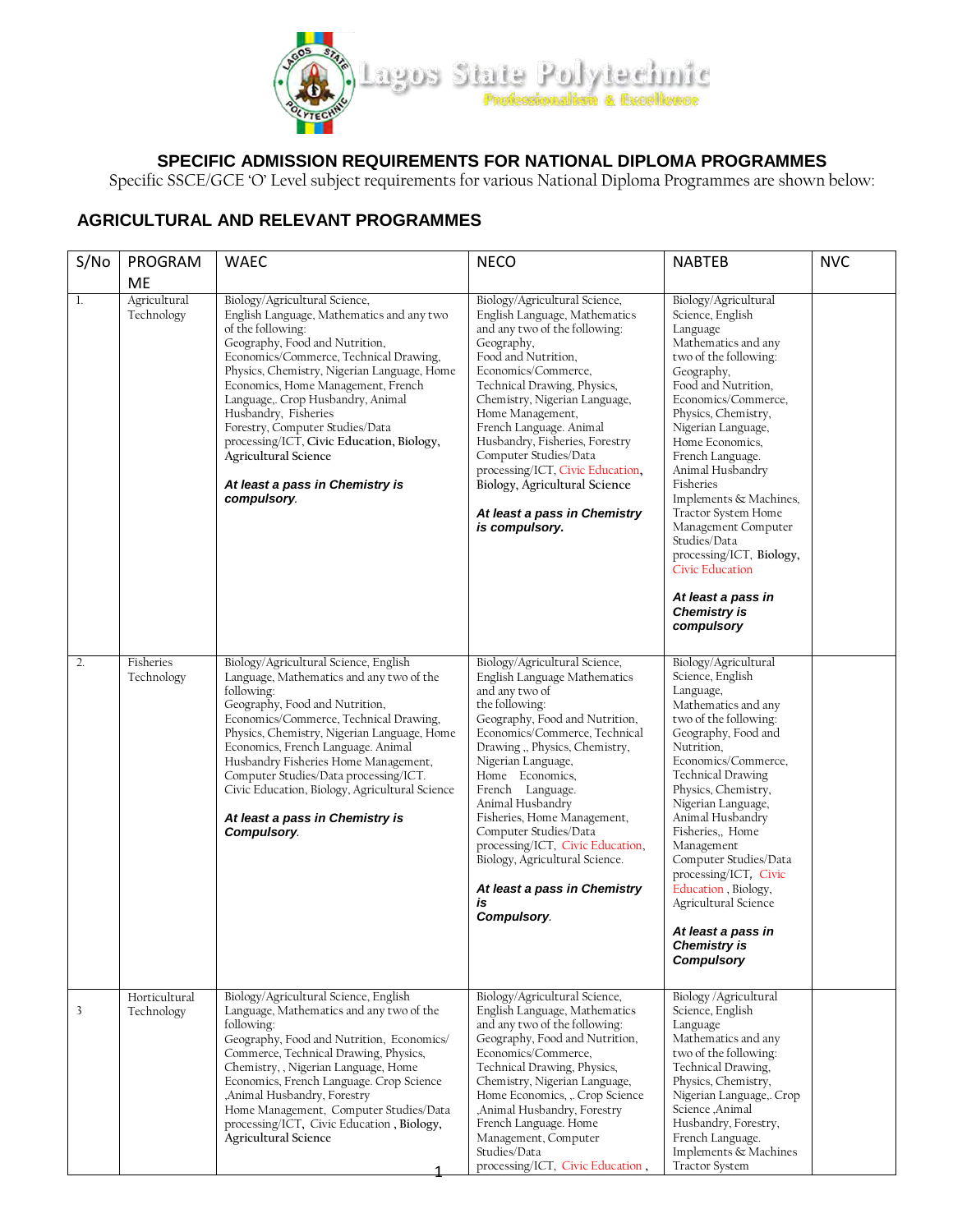| At least a pass in Chemistry is<br>Compulsory. | Biology, Agricultural Science<br>At least a pass in Chemistry<br>is compulsory. | Computer Studies/Data<br>processing/ICT, Block<br>laying/Bricklaying,,<br>Civic Education, Biology,<br>Agricultural Science<br>Concreting |
|------------------------------------------------|---------------------------------------------------------------------------------|-------------------------------------------------------------------------------------------------------------------------------------------|
|                                                |                                                                                 | At least a pass in<br><b>Chemistry is</b><br>Compulsory.                                                                                  |

### **(B) BUSINESS AND MANAGEMENT PROGRAMMES**

| S/No | PROGRAMME             | <b>WAEC</b>                         | <b>NECO</b>                       | <b>NABTEB</b>                 | <b>NVC</b> |
|------|-----------------------|-------------------------------------|-----------------------------------|-------------------------------|------------|
|      | Accountancy           | English Language (not Literature in | English Language (not             | English Language (not         |            |
|      | <b>Business</b>       | English) and Mathematics and any    | Literature in English) and        | Literature in English) and    |            |
|      | Administration and    | three subjects from the following:  | Mathematics and any three         | Mathematics and any three     |            |
|      | Management            | Economics/Commerce,                 | subjects from the following:      | subjects from the following:  |            |
|      | Banking & Finance     | Business Methods/Business           | Economics/Commerce.               | Economics/Commerce.           |            |
|      | Marketing             | Studies.                            | <b>Business Methods/Business</b>  | Business Methods/Business     |            |
|      | Insurance             | Principles of Accounts/Book         | Studies, Principles of            | Studies, Principles of        |            |
|      | Office Technology and | Keeping/Financial Accounting,       | Accounts/Book                     | Accounts/Book                 |            |
|      | Management            | Literature in English               | Keeping/Financial Accounting,     | Keeping/Financial Accounting, |            |
|      |                       | Geography, Office Practice          | Literature in English, Geography, | Literature in English, Office |            |
|      |                       | Government/History/Civic            | Office Practice.                  | Practice.                     |            |
|      |                       | Education, Biology/Agricultural     | Government/History/Civic          | Government/History/Civic      |            |
|      |                       | Science, Chemistry/Physics,         | Education, Biology/Agricultural   | Education, Geography,         |            |
|      |                       | Typewriting , Shorthand, French,    | Science, Chemistry/Physics,       | Biology/Agricultural Science, |            |
|      |                       | Insurance, CRS/IRK, Marketing//     | Typewriting, Shorthand,,          | Chemistry, Physics,           |            |
|      |                       | Salesmanship/Store Keeping/Store    | French, Insurance, CRS/IRK,       | Typewriting, Shorthand,,      |            |
|      |                       | Management, Computer                | Marketing                         | French, Insurance, CRS/IRK,   |            |
|      |                       | Studies/Data processing/ICT,        | Marketing/Salesmanship/Store      | Marketing/Salesmanship/Store  |            |
|      |                       | Entrepreneurship Education.         | Keeping/Store Management,         | Keeping/Store Management      |            |
|      |                       | Social Studies, Yoruba              | Computer Studies/Data             |                               |            |
|      |                       |                                     | processing/ICT, Yoruba            |                               |            |
|      |                       |                                     | French                            |                               |            |

## **(C) ENGINEERING TECHNOLOGY PROGRAMMES**

| S/N <sub>O</sub> | PROGRAMME                                                                                                                                                                                                                                                                                                          | WAEC                                                                                                                                                                                                                                                                                                                                                                                                                                                                                                                                                                                                                                                                                                                                                        | <b>NECO</b>                                                                                                                                                                                                                                                                                                                                                                                                                                                                                                                                                                                           | <b>NABTEB</b>                                                                                                                                                                                                                                                                                                                                                                                                                                                                                                                                                                                                                                                       | <b>NVC</b> |
|------------------|--------------------------------------------------------------------------------------------------------------------------------------------------------------------------------------------------------------------------------------------------------------------------------------------------------------------|-------------------------------------------------------------------------------------------------------------------------------------------------------------------------------------------------------------------------------------------------------------------------------------------------------------------------------------------------------------------------------------------------------------------------------------------------------------------------------------------------------------------------------------------------------------------------------------------------------------------------------------------------------------------------------------------------------------------------------------------------------------|-------------------------------------------------------------------------------------------------------------------------------------------------------------------------------------------------------------------------------------------------------------------------------------------------------------------------------------------------------------------------------------------------------------------------------------------------------------------------------------------------------------------------------------------------------------------------------------------------------|---------------------------------------------------------------------------------------------------------------------------------------------------------------------------------------------------------------------------------------------------------------------------------------------------------------------------------------------------------------------------------------------------------------------------------------------------------------------------------------------------------------------------------------------------------------------------------------------------------------------------------------------------------------------|------------|
|                  | Agricultural & Bio-<br><b>Environmental Engineering</b><br>Chemical Engineering<br>Technology<br>Civil Engineering<br>Technology<br>Computer Engineering<br>Technology<br>Electrical/Electronic<br><b>Engineering Technology</b><br>Mechanical Engineering<br>Technology<br>Mechatronics Engineering<br>Technology | English Language, Mathematics,<br>Physics and Chemistry and any<br>subject from:<br>o Biology/Agricultural Science<br><b>Further Mathematics</b><br>$\circ$<br><b>Technical Drawing</b><br>$\circ$<br>o Auto Body Repair and Spray<br>Painting<br>o Auto Electrical Works<br>Auto Mechanical Works<br>$\circ$<br>Auto Mechanics<br>$\Omega$<br>Auto Parts Merchandising<br>$\circ$<br>o Block laying, Bricklaying and<br>Concreting<br>o Building Construction<br>o Carpentry and Joinery<br>o Electrical Installation &<br>Maintenance Work<br>or Basic Electricity<br>o Furniture Making<br>o GSM Phone Maintenance and<br>Repairs<br>o Machine Woodworking<br>Metalwork<br>$\circ$<br>o Mining<br>o Plumbing and Pipe Fitting<br>o Radio, Television and | English Language,<br>Mathematics, Physics and<br>Chemistry and any subject<br>from:<br>Further Mathematics.<br>o Technical Drawing<br>o Auto Mechanics<br>o Auto Body Repair and<br>Spray Painting<br>o Air Conditioning and<br>Refrigeration<br>o Welding and<br>Fabrication,<br><b>Engineering Craft</b><br>Practice<br>o Electrical Installation &<br>Maintenance<br>o Radio, Television and<br>Electronic Works<br>o Block laying, Bricklaying<br>and Concrete Work<br>o GSM Maintenance and<br>Repairs<br>o General Metal Work<br>o Computer Studies<br>o Electronics<br>o Biology/Agric Science | English Language, General<br>Mathematics, Physics and<br>Chemistry and any subject<br>from:<br>Further Mathematics.<br>o Technical Drawing<br>Introduction to<br>Agricultural Science,/Biology<br>o Implements & Machines<br><b>Tractor System</b><br>$\circ$<br>o Motor Vehicle<br>Mechanics Works<br>o Automobile Electrical<br>Works<br>Electrical Installation<br>$\Omega$<br>and Maintenance Works<br>o Building/Engineering<br>Drawing,<br>General Metal Work<br>o Basic Electricity<br>Electronics Works,<br>$\Omega$<br>o General Wood Work<br>o Fabrication and<br>Welding<br>o Mechanical Engineering<br>Craft Practice<br>$\circ$ Refrigeration and Air- |            |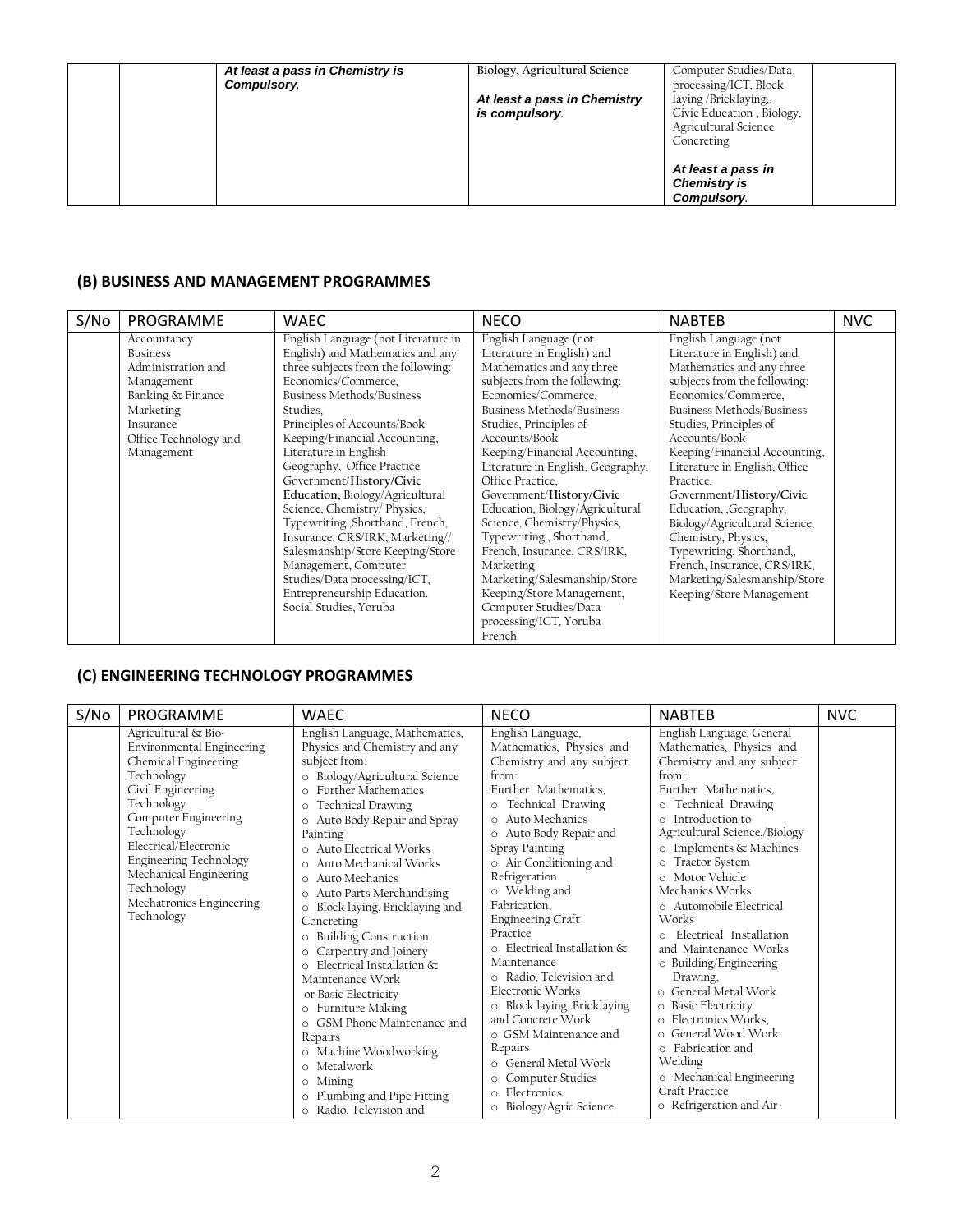| Electronics Works<br>o Refrigeration and Air-<br>conditioning<br>o Welding and Fabrication<br><b>Engineering Craft Practice</b><br>o Economics<br>o Data Processing/ICT | o Mining<br>o Data Processing/ICT<br>o Agricultural Science<br>o Building Construction<br>o Basic Electricity<br>o Block laying, Bricklaying<br>& Concrete Work<br>$\circ$ Plumbing & Pipe<br>Fitting<br>o Drawing & Design<br>o Auto Parts<br>o Merchandising<br>o Economics<br>o GSM Phone Maintenance<br>and Repairs.<br>o Mining<br>o Plumbing and Pipe Fitting | Conditioning Works<br>o Vehicle Body Building<br>o Light Vehicle Body<br>Repair Works<br>o Instrument Mechanics<br>Works<br>o Appliance Maintenance<br>Repair<br>(Electrical/Mechanical<br>Appliances and<br>Projectors Maintenance)<br>o Machines Maintenance<br>o Foundry Craft Practice<br>o Marine Engineering<br>Craft<br>o Ship Building Craft<br>Practice<br>o Computer Craft Studies<br>o Introduction to Building<br>Construction<br>o Block laying/Bricklaying<br>Concreting,<br>o Mining<br>o Plumbing and Pipe Fitting<br>o Economics<br>o Machine Wood<br>Working<br>o Plumbing & Pipe Fitting<br>o GSM Phone Maintenance<br>and Repairs |
|-------------------------------------------------------------------------------------------------------------------------------------------------------------------------|---------------------------------------------------------------------------------------------------------------------------------------------------------------------------------------------------------------------------------------------------------------------------------------------------------------------------------------------------------------------|-------------------------------------------------------------------------------------------------------------------------------------------------------------------------------------------------------------------------------------------------------------------------------------------------------------------------------------------------------------------------------------------------------------------------------------------------------------------------------------------------------------------------------------------------------------------------------------------------------------------------------------------------------|
|-------------------------------------------------------------------------------------------------------------------------------------------------------------------------|---------------------------------------------------------------------------------------------------------------------------------------------------------------------------------------------------------------------------------------------------------------------------------------------------------------------------------------------------------------------|-------------------------------------------------------------------------------------------------------------------------------------------------------------------------------------------------------------------------------------------------------------------------------------------------------------------------------------------------------------------------------------------------------------------------------------------------------------------------------------------------------------------------------------------------------------------------------------------------------------------------------------------------------|

## **(D) ENVIRONMENTAL DESIGN PROGRAMMES**

| S/No         | PROGRAMME                    | <b>WAEC</b>                                                                                                                                                                                                                                                                                                                                                                                                                                                                                                                                                                                                                                                                                        | <b>NECO</b>                                                                                                                                                                                                                                                                                                                                                                                                                                                                                                                                                                                                 | <b>NABTEB</b>                                                                                                                                                                                                                                                                                                                                                                                                                                                                                                                                                                                                                                                                                                                                          | <b>NVC</b>                                              |
|--------------|------------------------------|----------------------------------------------------------------------------------------------------------------------------------------------------------------------------------------------------------------------------------------------------------------------------------------------------------------------------------------------------------------------------------------------------------------------------------------------------------------------------------------------------------------------------------------------------------------------------------------------------------------------------------------------------------------------------------------------------|-------------------------------------------------------------------------------------------------------------------------------------------------------------------------------------------------------------------------------------------------------------------------------------------------------------------------------------------------------------------------------------------------------------------------------------------------------------------------------------------------------------------------------------------------------------------------------------------------------------|--------------------------------------------------------------------------------------------------------------------------------------------------------------------------------------------------------------------------------------------------------------------------------------------------------------------------------------------------------------------------------------------------------------------------------------------------------------------------------------------------------------------------------------------------------------------------------------------------------------------------------------------------------------------------------------------------------------------------------------------------------|---------------------------------------------------------|
| $\mathbf{1}$ | Art and Industrial<br>Design | English Language, Mathematics<br>and any three of the following:<br>General Art, Dyeing & Bleaching,<br>Clothing & Textiles, Ceramics,<br>Sculpture, Graphic Design,<br>Textiles, Painting & Decorating,<br>Printing Craft Practice, Picture<br>Making, Photography, Visual Art,<br>Leatherwork, Jewellery, Technical<br>Drawing, Garment Making,<br>History/Government/Civic Education,<br>Chemistry, Physics,<br>Biology/ Agricultural Science,<br>Literature in English,<br>CRS/IRS, Economics/Commerce, Music,<br>Principles of Accounts/Book<br>Keeping/Financial Accounting,<br>Geography and Home Economics,<br>Civic Education, Computer Studies/Data<br>processing/ICT. Nigerian Language | English Language,<br>Mathematics<br>and any three of the<br>following:<br>Drawing & Design, Garment<br>Making, Clothing & Textiles,<br>Dyeing and Bleaching,<br>Painting, Home Economics<br>& Decoration, Printing Craft<br>Practice, Photography,<br>Physics, Biology/ Agricultural<br>Science, Chemistry,<br>Salesmanship, Civic<br>Education.<br>History/Government/Civic<br>Education, Computer<br>Studies/Data processing/ICT,<br>Literature in English,<br>CRS/IRK, Economics/<br>Commerce, Geography,<br>Principles of Accounts/Book<br>Keeping/Financial<br>Accounting, Music, Nigerian<br>Language | English Language,<br>Mathematics and any<br>three<br>of the following:<br>Photographic Practice,<br>Painting and Decorating,<br>Draughtsmanship, Men's<br>Garment Making, Ladies<br>Garment Making, Leather<br>Goods Manufacture,<br>Spinning, Weaving,<br>Surface Design/Textile<br>Printing, Bleaching, Dyeing<br>and Finishing, Graphic<br>Design, Ceramic Design,<br>Physics, Chemistry,<br>Biology/Agric, Science<br>Computer Craft<br>Practice/Data<br>processing/ICT, Principles<br>of Accounts/Book<br>Keeping/Financial<br>Accounting, Music,<br>History/Government/Civic<br>Education, Photography<br>Marketing/Salesmanship/<br>Store Keeping, Literature<br>in English, CRS/IRK,<br>Economics/Commerce,<br>Geography, Store<br>Management, |                                                         |
| 2            | Architectural<br>Technology  | English Language, Mathematics,<br>Physics and any two subjects from the<br>following:<br>Biology/ Agricultural Science, Chemistry,                                                                                                                                                                                                                                                                                                                                                                                                                                                                                                                                                                 | English Language,<br>Mathematics, Physics and<br>any two subjects from the<br>following: Biology,                                                                                                                                                                                                                                                                                                                                                                                                                                                                                                           | English Language,<br>Mathematics, Physics and<br>any two subjects from the<br>following:                                                                                                                                                                                                                                                                                                                                                                                                                                                                                                                                                                                                                                                               | English<br>Language,<br>Mathematics,<br>Physics and any |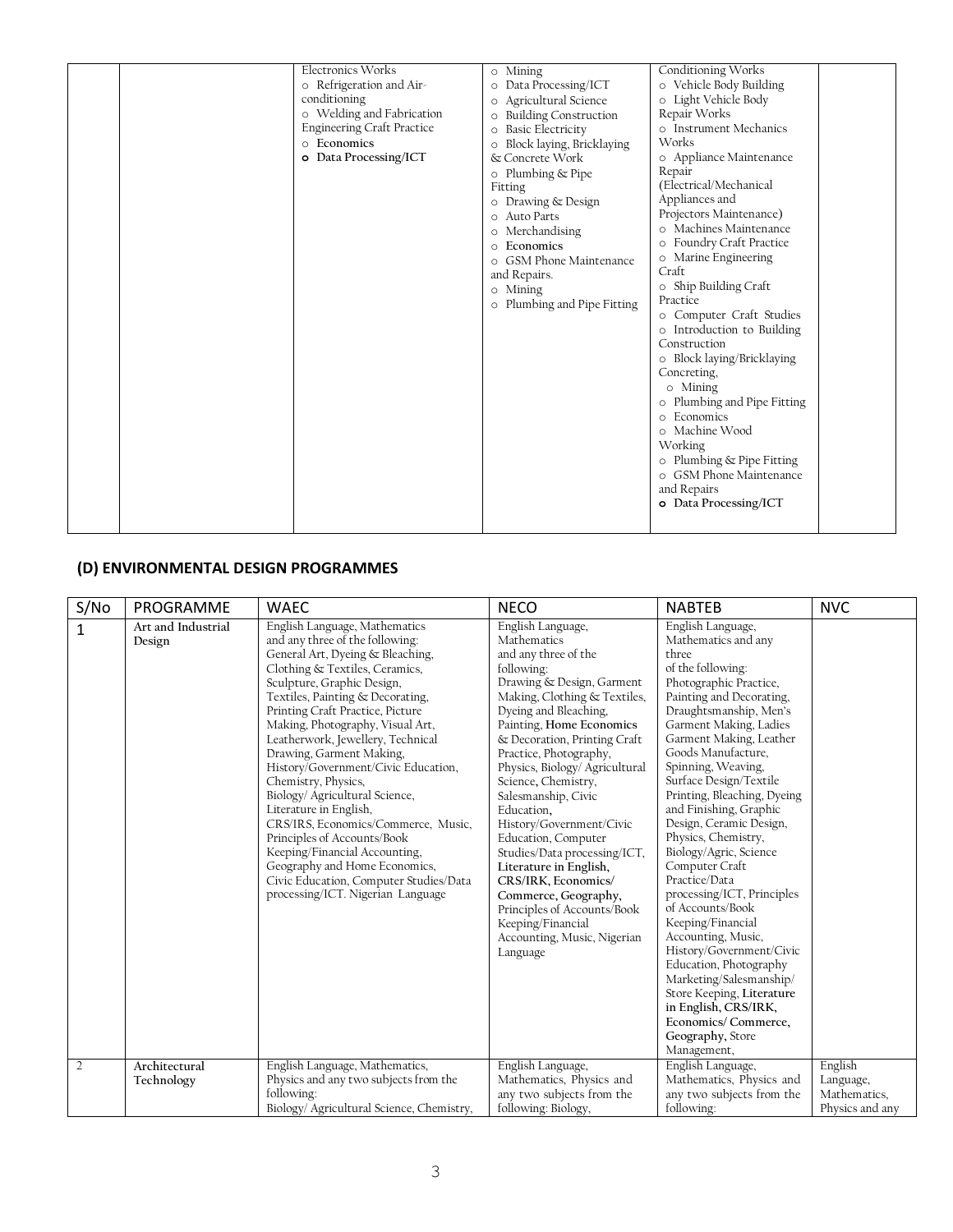|    |                            | History/Government/Civic Education,<br>Geography, Further Mathematics,<br>Economics/Commerce,<br>Religious Knowledge,<br>Technical Drawing/Graphic Design,<br>Painting & Decorating, Building<br>Construction, Woodwork,<br>Basic Electronics, Computer Studies/Data<br>processing/ICT.<br>A pass in Technical Drawing<br>will be an advantage                                                                                                                                                                                                                                                | Chemistry, Geography,<br><b>Further Mathematics</b><br>Economics/Commerce,<br>Religious Knowledge,<br>Technical<br>Drawing, Graphic Design<br>Painting & Decoration,<br>History/Government/Civic<br>Education, Building<br>Construction, Block laying,<br>Bricklaying & Concrete Work<br>, Woodwork, Basic<br>Electronics, Computer<br>Studies/Data processing/ICT.<br>A pass in Technical<br>Drawing will be an<br>advantage                                                                                                                                                                                                                                | Biology/ Agricultural<br>Science, Chemistry,<br>History/Government/Civic<br>Education, Geography,<br>Further Mathematics<br>Draughtmanship,/Graphic<br>Design, Painting &<br>Decorating, Introduction<br>to Building Construction,<br>Block laying/Bricklaying<br>Concreting, Machine<br>Woodworking, Electrical<br>Installation &<br>Maintenance Works,<br>Building/Engineering<br>Drawing, Basic Electricity,<br>Electronics Works,<br>General Metal Work,<br>General Wood Work.<br>Computer Craft<br>Studies/Data<br>Processing/ICT.<br>A pass in Technical<br>Drawing will be an<br>advantage                                                                                                                                                                                                                                    | two trade<br>subjects from the<br>following:<br>Block Laying &<br>Concreting,<br>Carpentry &<br>Joinery,<br>Computer<br>Studies/Data<br>processing/ICT,<br>Electrical<br>Installation &<br>Repair Works,<br>Biology/<br>Agricultural<br>Science                                                            |
|----|----------------------------|-----------------------------------------------------------------------------------------------------------------------------------------------------------------------------------------------------------------------------------------------------------------------------------------------------------------------------------------------------------------------------------------------------------------------------------------------------------------------------------------------------------------------------------------------------------------------------------------------|--------------------------------------------------------------------------------------------------------------------------------------------------------------------------------------------------------------------------------------------------------------------------------------------------------------------------------------------------------------------------------------------------------------------------------------------------------------------------------------------------------------------------------------------------------------------------------------------------------------------------------------------------------------|--------------------------------------------------------------------------------------------------------------------------------------------------------------------------------------------------------------------------------------------------------------------------------------------------------------------------------------------------------------------------------------------------------------------------------------------------------------------------------------------------------------------------------------------------------------------------------------------------------------------------------------------------------------------------------------------------------------------------------------------------------------------------------------------------------------------------------------|------------------------------------------------------------------------------------------------------------------------------------------------------------------------------------------------------------------------------------------------------------------------------------------------------------|
| 3) | <b>Building Technology</b> | English Language, Mathematics,<br>Physics and any two subjects from the<br>following:<br>Economics/Commerce, Building<br>Construction, Technical Drawing/Graphic<br>Design, History/Government/Civic<br>Education, Carpentry & Joinery,<br>Plumbing & Pipe Fitting, Painting &<br>Decorating, Woodwork, Computer<br>Studies/Data processing/ICT, Chemistry,<br>Geography, Further Mathematics,<br>Biology/ Agricultural Science, Religious<br>Knowledge, Metal Work, Upholstery,<br>Basic Electronics,<br>A pass in Technical Drawing and/or<br>Building Construction will be an<br>advantage | English Language,<br>Mathematics, Physics and<br>any two subjects from the<br>following:<br>Economics/Commerce,<br>Building Construction,<br>Technical Drawing/Graphic<br>Design,<br>History/Government/Civic<br>Education, Carpentry &<br>Joinery, Plumbing & Pipe<br>Fitting, Painting &<br>Decorating Woodwork<br>, Geography, Further<br>Mathematics, Biology<br>Computer Studies/Data<br>processing/ICT, Chemistry /<br>Agricultural Science,<br>Religious Knowledge,<br>Metal Work, Upholstery,<br>Basic Electricity, Electrical<br>Installation & Maintenance.<br>A pass in Technical Drawing<br>and/or Building Construction<br>will be an advantage | English Language,<br>Mathematics, Physics and<br>any two subjects from the<br>following:<br>Economics/Commerce<br>Introduction to Building<br>Construction,<br>Draughtmanship/Graphic<br>Design, Carpentry &<br>Joinery, Plumbing & Pipe<br>Fitting, Painting &<br>Decorating Machine<br>Woodworking, Computer<br>Craft Studies, Further<br>Mathematics, Geography,<br>Biology/ Agricultural<br>Science, Furniture Making,<br>Electrical Installation &<br>Maintenance Works<br>Fabrication & Welding,<br>Computer Studies/Data<br>processing/ICT,<br>Chemistry. Religious<br>Knowledge,<br>Building/Engineering<br>Drawing, Basic Electricity,<br>Electronics Works.<br>General Metal Work,<br>General Wood Work,<br>Upholstery<br>A pass in Technical<br>Drawing and/or<br><b>Building Construction</b><br>will be an<br>Advantage | English<br>Language,<br>Mathematics,<br>Physics and any<br>two trade<br>subjects from the<br>following:<br>Block Laying &<br>Concreting,<br>Carpentry &<br>Joinery,<br>Computer<br>Studies/Data<br>processing/ICT,<br>Electrical<br>Installation &<br>Repair Works,<br>Biology/<br>Agricultural<br>Science |
| 4) | Quantity Surveying         | English Language, Mathematics,<br>Physics and any two subjects from the<br>following: Economics/Commerce, Building<br>Construction, Technical Drawing/Graphic<br>Design, History/Government/Civic<br>Education, Carpentry & Joinery,<br>Plumbing & Pipe Fitting, Painting &<br>Decorating<br>Woodwork to IED, Computer<br>Studies/Data processing/ICT, Chemistry,<br>Biology/ Agricultural Science, Geography,                                                                                                                                                                                | English Language,<br>Mathematics, Physics and<br>any two subjects from the<br>following:<br>Economics/Commerce,<br>Building Construction,<br>Technical Drawing/Graphic<br>Design,<br>History/Government/Civic<br>Education, Carpentry &<br>Joinery, Plumbing & Pipe<br>Fitting, Painting &                                                                                                                                                                                                                                                                                                                                                                   | English Language,<br>Mathematics, Physics and<br>any two subjects from the<br>following:<br>Economics/Commerce<br>Introduction to Building<br>Construction,<br>Draughtmanship/Graphic<br>Design/Technical<br>Drawing,<br>History/Government/Civic<br>Education                                                                                                                                                                                                                                                                                                                                                                                                                                                                                                                                                                       | English<br>Language,<br>Mathematics,<br>Physics and any<br>two trade<br>subjects from the<br>following:<br>Block Laying &<br>Concreting,<br>Carpentry &<br>Joinery,<br>Computer                                                                                                                            |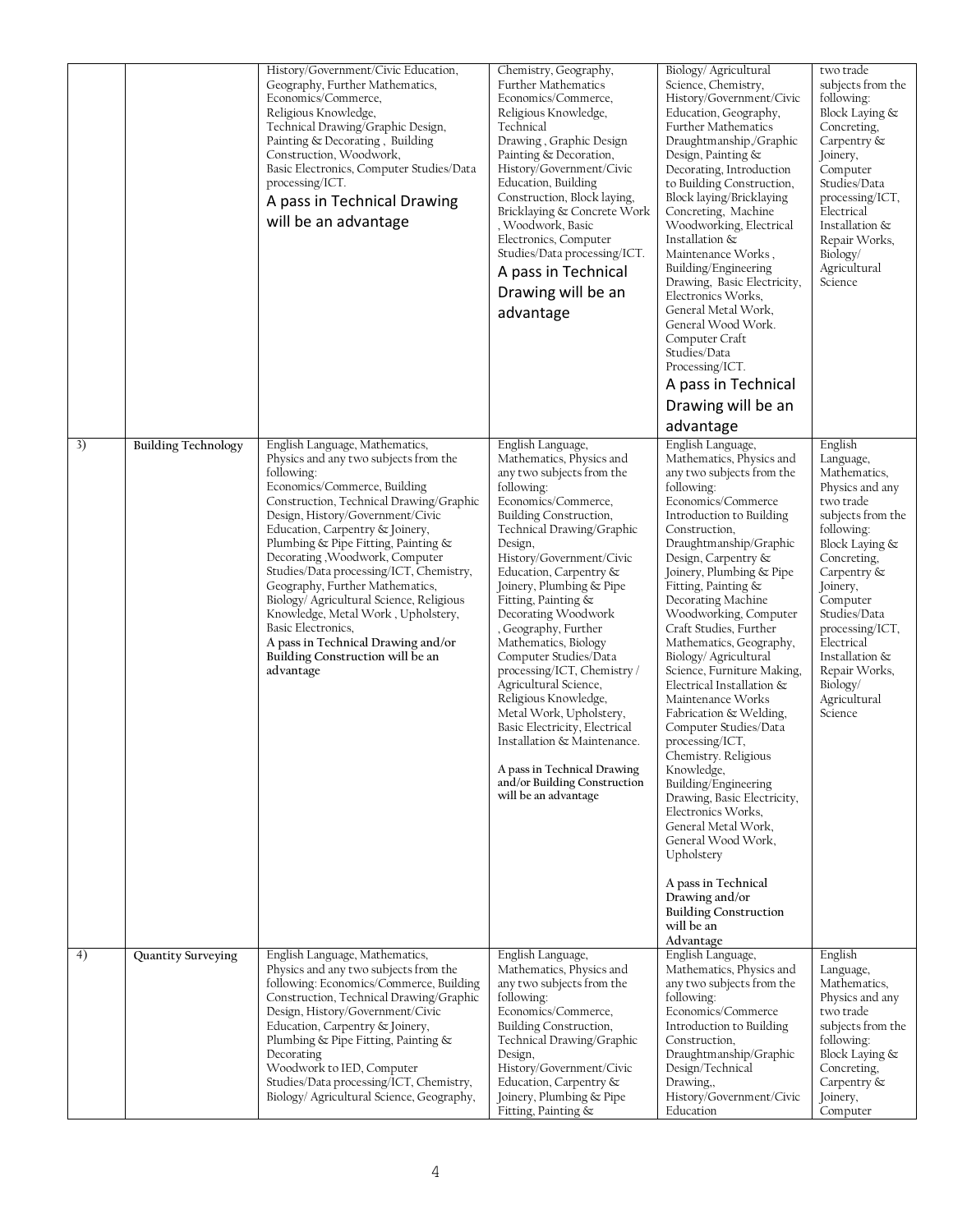|    |                                   | Further Mathematics, Religious<br>Knowledge, Metal Work, Basic                                                                                                                                                                                                                                                                                                                                                                                                                                  | Decorating Woodwork to<br>IED, Computer Studies/Data                                                                                                                                                                                                                                                                                                                                                                                                                                                            | Carpentry & Joinery,<br>Plumbing & Pipe Fitting,                                                                                                                                                                                                                                                                                                                                                                                                                                                                                                                                | Studies/Data<br>processing/ICT,                                                                                                                                                                                                                                                                  |
|----|-----------------------------------|-------------------------------------------------------------------------------------------------------------------------------------------------------------------------------------------------------------------------------------------------------------------------------------------------------------------------------------------------------------------------------------------------------------------------------------------------------------------------------------------------|-----------------------------------------------------------------------------------------------------------------------------------------------------------------------------------------------------------------------------------------------------------------------------------------------------------------------------------------------------------------------------------------------------------------------------------------------------------------------------------------------------------------|---------------------------------------------------------------------------------------------------------------------------------------------------------------------------------------------------------------------------------------------------------------------------------------------------------------------------------------------------------------------------------------------------------------------------------------------------------------------------------------------------------------------------------------------------------------------------------|--------------------------------------------------------------------------------------------------------------------------------------------------------------------------------------------------------------------------------------------------------------------------------------------------|
|    |                                   | Electronics.<br>A pass in Technical Drawing and/or<br>Building Construction will be an<br>Advantage                                                                                                                                                                                                                                                                                                                                                                                             | processing/ICT, Chemistry,<br>Biology/ Agricultural Science,<br>Geography, Metal Work,<br>Further Mathematics<br>Religious Knowledge,<br>Basic Electricity, Electrical<br>Installation & Maintenance.<br>A pass in Technical Drawing<br>and/or Building Construction<br>will be an advantage                                                                                                                                                                                                                    | Painting & Decorating,<br>Machine Woodworking,<br>Computer Craft Studies<br>/Data Processing//ICT,<br>Chemistry, Biology/<br>Agricultural Science,<br>Furniture Making,<br>Electrical Installation &<br>Maintenance Works,<br>Fabrication & Welding,<br>Geography, Metal Work,<br>Further Mathematics<br>Religious Knowledge,<br>Building/Engineering<br>Drawing,<br>Basic Electricity,<br>Electronics Works,<br>General Metal Work,<br>General Wood Work.<br>A pass in Technical                                                                                               | Electrical<br>Installation &<br>Repair Works,                                                                                                                                                                                                                                                    |
|    |                                   |                                                                                                                                                                                                                                                                                                                                                                                                                                                                                                 |                                                                                                                                                                                                                                                                                                                                                                                                                                                                                                                 | Drawing<br>and/or Building<br>Construction<br>will be an advantage                                                                                                                                                                                                                                                                                                                                                                                                                                                                                                              |                                                                                                                                                                                                                                                                                                  |
| 5) | E state Management<br>& Valuation | Mathematics, English Language,<br>Economics and Basic Science subject<br>are compulsory,, and any subject from<br>the following:<br>Geography, Physics, Biology/ Agricultural<br>Science, Chemistry, Computer<br>Studies/Data processing/ICT, Technical<br>Drawing,<br>Painting & Decorating, Graphic Design,<br>History/Government/Civic Education,<br>Woodwork, Plumbing & Pipe Fitting,<br>Literature in English, Metal Work,<br>Principles of Accounts/Book<br>Keeping/Financial Accounting | Mathematics, English<br>Language, Economics and<br>Basic Science subject are<br>compulsory, and any subject<br>from the following:<br>Geography,<br>Physics, Biology/ Agricultural<br>Science, Chemistry,<br>Computer Studies/Data<br>processing/ICT, Technical<br>Drawing, Painting &<br>Decorating, Graphic Design,<br>History/Government/Civic<br>Education Woodwork,<br>Plumbing & Pipe Fitting,<br>Literature in English,<br>Metal Work, Principles of<br>Accounts/Book<br>Keeping/Financial<br>Accounting | Mathematics, English<br>Language, Economics<br>and Basic Science subject<br>are compulsory, and any<br>subject from the<br>following:<br>Geography, Physics<br>Biology/ Agricultural<br>Science, Chemistry,<br>Computer Craft Studies,<br>Data processing/ICT,<br>Technical Drawing,<br>Principles of<br>Accounts/Book<br>Keeping/Financial<br>Accounting, Literature in<br>English, Metalwork<br>Draughtmanship Painting<br>& Decorating, Graphic<br>Design, Machine<br>Woodworking, Plumbing<br>& Pipe Fitting,<br>Fabrication & Welding,<br>Building/Engineering<br>Drawing, | Mathematics,<br>English<br>Language and<br>any three trade<br>subjects from the<br>following:<br>Block Laying &<br>Concreting,<br>Carpentry &<br>Joinery,<br>Computer<br>Studies/Data<br>processing/ICT,<br>Electrical<br>Installation &<br>Repair Works,<br>Biology/<br>Agricultural<br>Science |
| 6) | Urban and Regional<br>Planning    | English Language, Mathematics,<br>Geography, one basic science subject<br>and any other subject from the<br>following:<br>Biology/Agricultural Science,<br>Chemistry, Physics, Further Mathematics<br>Economics/Commerce, Technical<br>Drawing/Graphic Design, Painting &<br>Decorating, History/Government/Civic<br>Education, Building Construction,<br>Woodwork, Basic Electronics, Computer<br>Studies/Data processing/ICT                                                                  | English Language,<br>Mathematics, Geography, one<br>basic science subject and any<br>other subject from the<br>following:<br>Biology/Agricultural Science,<br>Chemistry, Physics, Further<br>Mathematics,<br>Economics/Commerce,<br>Technical Drawing/Graphic<br>Design, Painting &<br>Decorating,<br>History/Government/Civic<br>Education, Building<br>Construction, Woodwork,<br>Basic Electronics, Computer<br>Studies/Data processing/ICT                                                                  | English Language,<br>Geography, Mathematics,<br>one basic science subject<br>and any other two subjects<br>from the following:<br>Biology/Agricultural<br>Science, Chemistry,<br>Further Mathematics,<br>Physics, Painting &<br>Decorating, Technical<br>Drawing<br>History/Government/Civic<br>Education,<br>Draughtmanship/Graphic<br>Design, Painting &<br>Decorating, Introduction<br>to Building Construction,<br>Machine Woodworking,<br>Electrical Installation &<br>Maintenance Works,<br>Building/Engineering                                                          | Mathematics,<br>English<br>Language and<br>any three trade<br>subjects from the<br>following:<br>Block Laying &<br>Concreting,<br>Carpentry &<br>Joinery,<br>Computer<br>Studies/Data<br>processing/ICT,<br>Electrical<br>Installation &<br>Repair Works,<br>Biology/Agricult<br>ural Science    |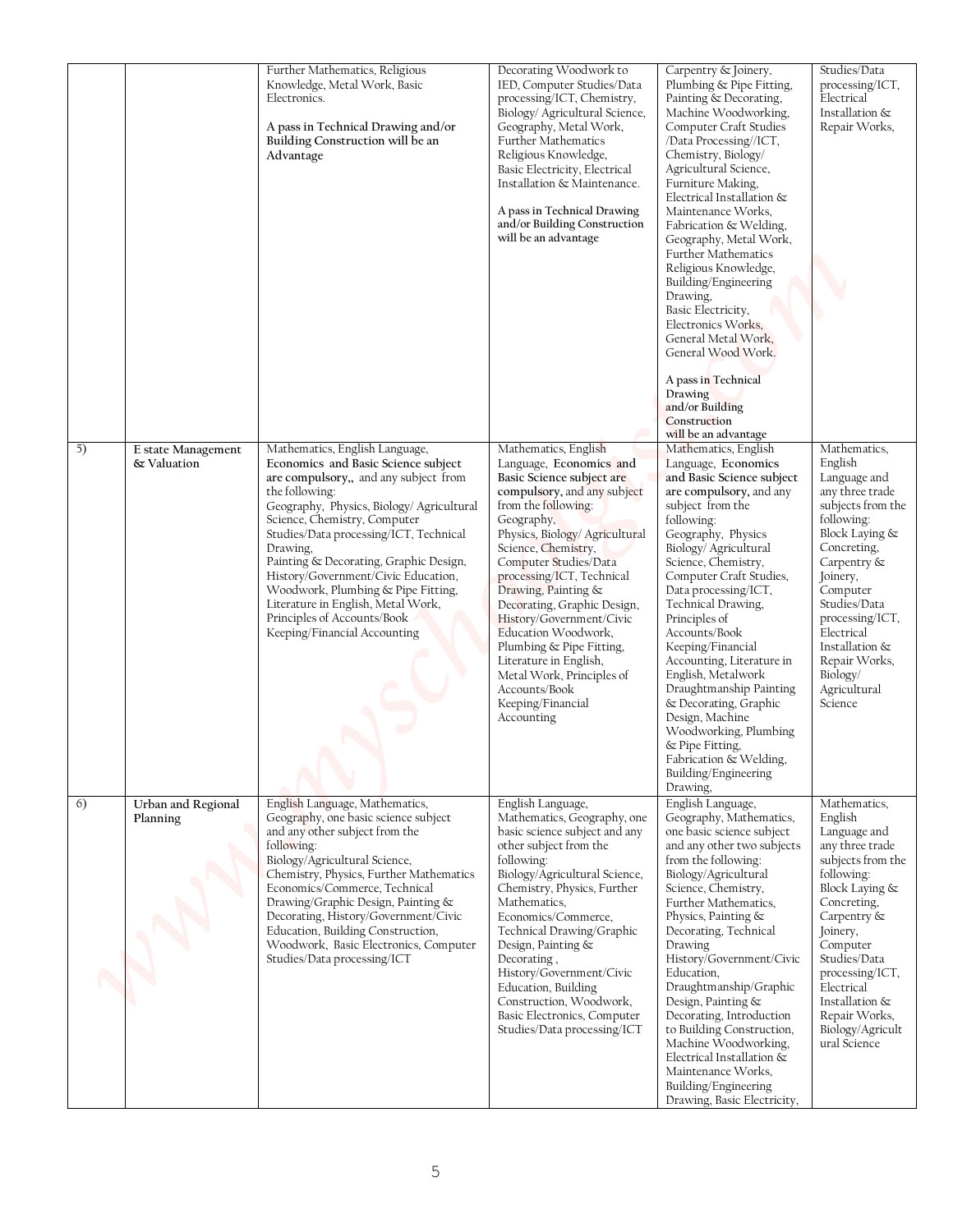|                         | (E) SCHOOL OF TECHNOLOGY              |                                                                                                                                                                                                                                                                                                                                                                                                                                                                    |                                                                                                                                                                                                                                                                                                                                                                                                                                                                    |          | Electronics Works,<br>General Metal Work,<br>General Wood Work.<br>Computer Craft Studies<br>/Data processing/ICT |                                |
|-------------------------|---------------------------------------|--------------------------------------------------------------------------------------------------------------------------------------------------------------------------------------------------------------------------------------------------------------------------------------------------------------------------------------------------------------------------------------------------------------------------------------------------------------------|--------------------------------------------------------------------------------------------------------------------------------------------------------------------------------------------------------------------------------------------------------------------------------------------------------------------------------------------------------------------------------------------------------------------------------------------------------------------|----------|-------------------------------------------------------------------------------------------------------------------|--------------------------------|
| S/No                    | <b>PROGRAMME</b>                      | <b>WAEC</b>                                                                                                                                                                                                                                                                                                                                                                                                                                                        | <b>NECO</b>                                                                                                                                                                                                                                                                                                                                                                                                                                                        |          | <b>NABTEB</b>                                                                                                     | <b>NVC</b>                     |
| 1.                      | Management<br>Hospitality             | Mathematics,<br>Biology/Agricultural<br>Science/Health Science, English<br>Language and any two of the<br>following:<br>Physics, Chemistry,<br>History/Government/Civic<br>Education, Mathematics,<br>Business Methods.<br>Economics/Commerce,<br>Principles of Accounts/Book<br>Keeping/Financial Accounting,<br>Food and Nutrition/Home<br>Management, Health Science,<br>Geography, Home Economics<br>French Language.<br>And Relevant NTC/NBC &<br>NVC Trades. | Mathematics,<br>Biology/Agricultural<br>Science/Health Science,<br>English Language and any<br>two of the following:<br>Physics, Chemistry,<br>History/Government/Civic<br>Education,<br>Mathematics, Business Methods.<br>Economics/Commerce.<br>Principles of Accounts/Book<br>Keeping/Financial Accounting,<br>Food and Nutrition/Home<br>Management, Health Science,<br>Geography, Home Economics<br>French Language.<br>And Relevant NTC/NBC &<br>NVC Trades. | Practice | Same WAEC subjects +<br>Marketing/Salesmanship/Store<br>Keeping/Store Management,<br>Catering Craft               | And<br>Relevant<br>NVC Trades. |
| 2.                      | Leisure and Tourism<br>Management     | English Language, Mathematics,<br>Geography,<br>a Basic Science subject and one<br>other subject from:<br>Economics/Commerce,<br>Biology/Agricultural Science,<br>Chemistry, Physics<br>History/Government/Civic<br>Education, Principles of<br>Accounts/Book<br>Keeping/Financial Accounting,<br>Fine Arts, French Language,<br>Food and Nutrition/Home<br>Management, Nigerian<br>Language, Home Economics.<br>And Relevant NTC/NBC &<br>NVC Trades.             | English Language,<br>Mathematics, Geography,<br>a Basic Science subject and one<br>other subject from:<br>Economics/Commerce,<br>Biology/Agricultural Science,<br>Chemistry, Physics<br>History/Government/Civic<br>Education, Principles of<br>Accounts/Book Keeping/Financial<br>Accounting, Fine Arts,<br>French Language, Food and<br>Nutrition/Home Management,<br>Nigerian Language, Home<br>Economics.<br>And Relevant NTC/NBC &<br>NVC Trades.             | Practice | Same WAEC subjects<br>+Tourism, Catering Craft                                                                    | And<br>Relevant<br>NVC Trades. |
| $\overline{\mathbf{3}}$ | Computer Science<br><b>Statistics</b> | English Language, Mathematics,<br>a basic science and two other<br>subjects chosen from<br>the following: Economics,<br>Geography, Computer<br>Studies/Data processing/ICT,<br>Further Mathematics, Physics,<br>Chemistry, Civic Education,<br>Biology/Agricultural Science.<br>Economics, ICT.<br>A Pass in Physics is<br>compulsory for Computer<br>Science.<br>And Relevant NTC/NBC &<br>NVC Trades.                                                            | Same WAEC subjects<br>+ Basic Electricity, Electrical<br>Installation & Maintenance,<br>Radio, Television &<br><b>Electronics Works</b>                                                                                                                                                                                                                                                                                                                            |          | Same WAEC subjects<br>+Basic Electricity, Electrical<br>Installation & Maintenance,<br>Computer Craft Studies     | And<br>Relevant<br>NVC Trades. |
| $\overline{4}$          | Food Technology                       | English Language, Mathematics,<br>Chemistry, Biology/Agricultural<br>Science/Health Science and any<br>one of the following:<br>Physics, Technical Drawing,<br>Economics/Commerce,<br>Additional/Further<br>Mathematics,                                                                                                                                                                                                                                           | Same WAEC subjects                                                                                                                                                                                                                                                                                                                                                                                                                                                 |          | Same WAEC subjects                                                                                                | And<br>Relevant<br>NVC Trades. |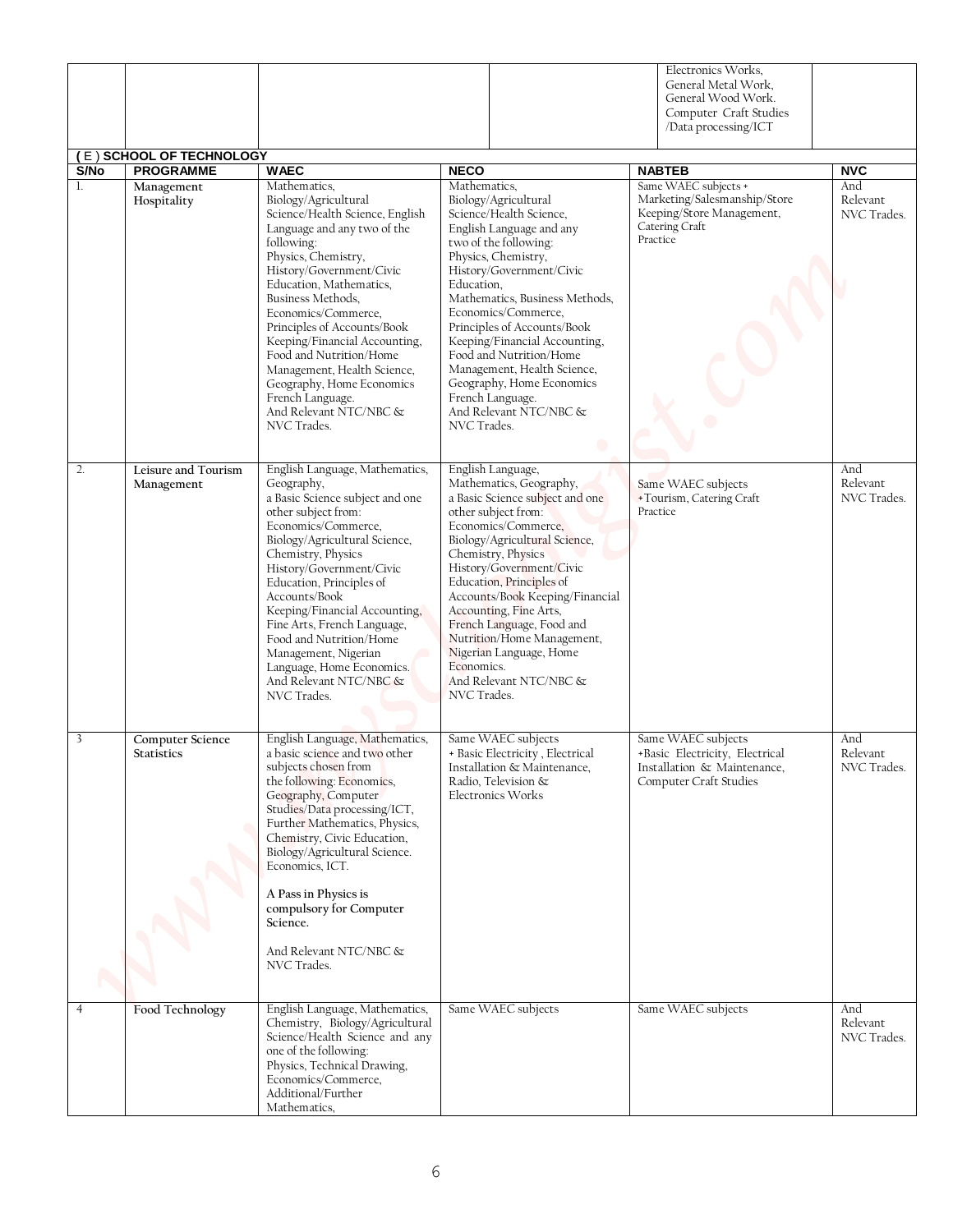|      |                                  | Home Economics, Food and<br>Nutrition, Geography.<br>Plus at least pass in Physics.<br>And Relevant NTC/NBC<br>Trades.<br>(F) INFORMATION AND COMMUNICATION PROGRAMMES                                                                                                                                                                                                                                                                                                                                                                                                                                                                                                                                        |                                                                                                                                                                                                                                                                                                                                                                                                                                                                                                                                                                                                                                                                                                                                                              |                                                                                                                                                                                                                                                                                                                                                                                                                                                                                                                                                                                                                                                                                                                                                                         |                                |
|------|----------------------------------|---------------------------------------------------------------------------------------------------------------------------------------------------------------------------------------------------------------------------------------------------------------------------------------------------------------------------------------------------------------------------------------------------------------------------------------------------------------------------------------------------------------------------------------------------------------------------------------------------------------------------------------------------------------------------------------------------------------|--------------------------------------------------------------------------------------------------------------------------------------------------------------------------------------------------------------------------------------------------------------------------------------------------------------------------------------------------------------------------------------------------------------------------------------------------------------------------------------------------------------------------------------------------------------------------------------------------------------------------------------------------------------------------------------------------------------------------------------------------------------|-------------------------------------------------------------------------------------------------------------------------------------------------------------------------------------------------------------------------------------------------------------------------------------------------------------------------------------------------------------------------------------------------------------------------------------------------------------------------------------------------------------------------------------------------------------------------------------------------------------------------------------------------------------------------------------------------------------------------------------------------------------------------|--------------------------------|
| S/No | <b>PROGRAMME</b>                 | <b>WAEC</b>                                                                                                                                                                                                                                                                                                                                                                                                                                                                                                                                                                                                                                                                                                   | <b>NECO</b>                                                                                                                                                                                                                                                                                                                                                                                                                                                                                                                                                                                                                                                                                                                                                  | <b>NABTEB</b>                                                                                                                                                                                                                                                                                                                                                                                                                                                                                                                                                                                                                                                                                                                                                           | <b>NVC</b>                     |
|      | Mass communication               | English Language and<br>Mathematics and any three<br>other subjects from:<br>History/Government/Civic<br>Education, Literature in<br>English,<br>Economics/Commerce,<br>Fine Arts, Biology/Agricultural<br>Science, Physics, Chemistry<br>Basic Electronics, Geography,<br>Typewriting, Principles of<br>Accounts/Book<br>Keeping/Financial Accounting,<br>Photography, Computer<br>Studies/Data processing/ICT,<br>Music, Nigerian /International<br>Language,<br>Fine Arts/Visual Arts,<br>CRS/IRS, Cosmetology,<br>Marketing/Salesmanship/Store<br>Keeping/Store Management.<br>Pass in Physics,<br><b>Electronics/Basic Electricity</b><br>Will be an advantage.<br>And Relevant NTC/NBC &<br>NVC Trades. | English Language and<br>Mathematics and any three other<br>subjects from:<br>History/Government/Civic<br>Education, Literature in English,<br>Economics/Commerce, Fine<br>Arts,/Visual Arts, Printing and<br>Craft Practice, Radio Television<br>and Electronic Works, Shorthand<br>Biology/Agricultural Science,<br>Physics, Chemistry, Basic<br>Electricity, Geography,<br>Marketing/Salesmanship/Store<br>Keeping/Store Management.<br>Typewriting, Principles of<br>Accounts/Boo, k<br>Keeping/Financial Accounting<br>Cosmetology<br>Photography, Computer<br>Studies/Data processing/ICT,<br>Nigerian/International Language.<br>Pass in Physics,<br>Electronics/Basic<br>Electricity will be an<br>advantage,<br>And Relevant NTC/NBC &<br>NVC Trades | English Language and<br>Mathematics and any three other<br>subjects from:<br>History/Government/Civic Education,<br>Literature in English,<br>Marketing/Salesmanship/Store<br>Keeping/Store Management.<br>Economics/Commerce, Geography<br>, Printing and Craft Practice, Radio<br>Television and Electronic Works,<br>Shorthand, Fine Art/Visual Arts,<br>Government/History/Civic Education,<br>Biology/Agricultural Science, Physics,<br>Chemistry, Basic Electricity<br>Geography, Typewriting,<br>Cosmetology, Computer Studies/Data<br>processing/ICT,<br>Photography,<br>Principles of Accounts/Book<br>Keeping/Financial Accounting.<br>Pass in Physics, Electronics/Basic<br>Electricity will be an advantage.<br>And Relevant NTC/NBC &<br><b>NVC</b> Trades |                                |
|      | (G) PURE AND APPLIED SCIENCES    |                                                                                                                                                                                                                                                                                                                                                                                                                                                                                                                                                                                                                                                                                                               |                                                                                                                                                                                                                                                                                                                                                                                                                                                                                                                                                                                                                                                                                                                                                              |                                                                                                                                                                                                                                                                                                                                                                                                                                                                                                                                                                                                                                                                                                                                                                         |                                |
| S/No | <b>PROGRAMME</b>                 | <b>WAEC</b>                                                                                                                                                                                                                                                                                                                                                                                                                                                                                                                                                                                                                                                                                                   | <b>NECO</b>                                                                                                                                                                                                                                                                                                                                                                                                                                                                                                                                                                                                                                                                                                                                                  | <b>NABTEB</b>                                                                                                                                                                                                                                                                                                                                                                                                                                                                                                                                                                                                                                                                                                                                                           | <b>NVC</b>                     |
|      | Science Laboratory<br>Technology | English Language, Mathematics,<br>and two subjects from:<br>Physics, Biology/Agricultural<br>Science/Health Science,<br>Chemistry,<br>And one other subject from:<br>Chemistry, Physics,<br>Biology/Agricultural Science,<br>Technical Drawing, Metal or<br>Wood Work, Basic Electricity,<br>Geography, Further<br>Mathematics and Economics.<br>At least a pass in each of the<br>three basic sciences -<br>Biology/Agricultural Science,<br>Chemistry, and Physics is<br>compulsory. And Relevant<br>NTC/NBC & NVC<br>Trades.                                                                                                                                                                               | English Language,<br>Mathematics, and two<br>subjects from: Physics,<br>Biology/Agricultural<br>Science/Health Science,<br>Chemistry,<br>And one other subject from:<br>Chemistry, Physics,<br>Biology/Agricultural Science,<br>Technical Drawing, Metal or<br>Wood Work, Basic<br>Electricity, Geography,<br>Further Mathematics and<br>Economics.<br>At least a pass in each of the<br>three basic sciences -<br>Biology/Agricultural Science,<br>Chemistry, and Physics is<br>Compulsory. And Relevant<br>NTC/NBC & NVC Trades.                                                                                                                                                                                                                           | English Language, Mathematics, and<br>two subjects from:<br>Physics, Biology/Agricultural<br>Science/Health Science,<br>Chemistry, And one other subject<br>from:<br>Chemistry, Physics,<br>Biology/Agricultural Science,<br>Technical Drawing, Metal or<br>Wood Work, Basic Electricity,<br>Geography, Further Mathematics<br>and Fine Art.<br>At least a pass in each of the<br>three basic sciences -<br>Biology/Agricultural Science,<br>Chemistry, and Physics is<br>Compulsory. And Relevant<br>NTC/NBC & NVC Trades.                                                                                                                                                                                                                                             | And<br>Relevant<br>NVC Trades. |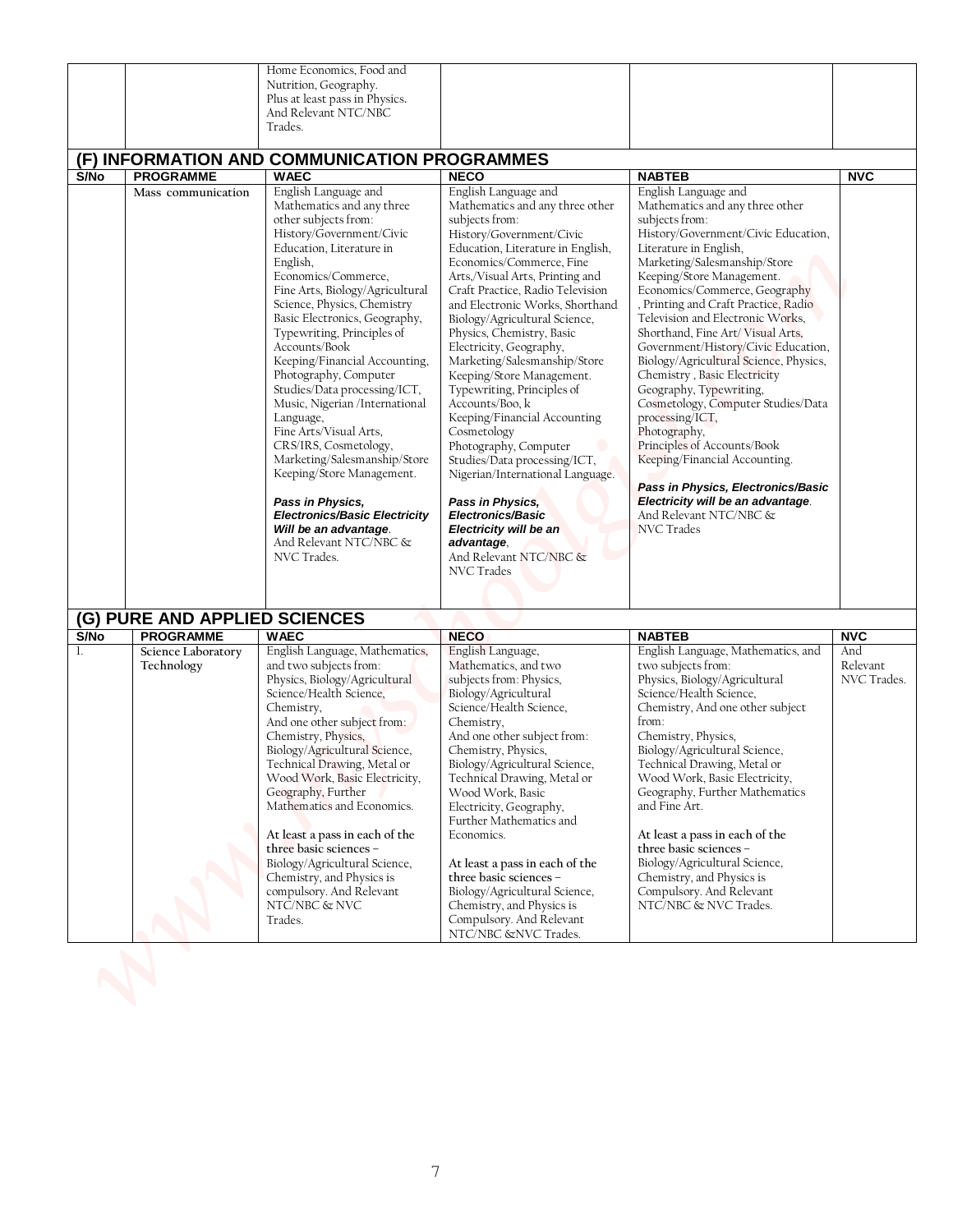#### **GENERAL ADMISSION REQUIREMENTS FOR NATIONAL INNOVATION DIPLOMA (NID) PROGRAMMES**

#### **AGRICULTURE AND RELATED SECTOR**

| Programme                  | <b>Admission Requirements</b>                 |
|----------------------------|-----------------------------------------------|
| NID Innovation Agriculture | Mathematics, English Language, Biology/Agric  |
|                            | Science, and any two of Geography, Economics, |
|                            | Technical Drawing, Physics, Chemistry,        |
|                            | Agricultural Implement, Mechanics, Fisheries, |
|                            | Animal Husbandry Vocational, Agriculture. At  |
|                            | least a pass in Chemistry is required.        |

## **CONSTRUCTION, ENGINEERING AND RELATED SECTOR PROGRAMMES**

| <b>AGRICULTURE AND RELATED SECTOR</b>             |                                                                                                                                   |
|---------------------------------------------------|-----------------------------------------------------------------------------------------------------------------------------------|
| Programme<br>NID Innovation Agriculture           | <b>Admission Requirements</b><br>Mathematics, English Language, Biology/Agric                                                     |
|                                                   | Science, and any two of Geography, Economics,                                                                                     |
|                                                   | Technical Drawing, Physics, Chemistry,                                                                                            |
|                                                   | Agricultural Implement, Mechanics, Fisheries,                                                                                     |
|                                                   | Animal Husbandry Vocational, Agriculture. At                                                                                      |
|                                                   | least a pass in Chemistry is required.                                                                                            |
| Programme<br>NID Building Construction            | <b>Admission Requirements</b><br>English Language, Physics, Mathematics and any<br>two of Further Mathematics, Fine Art/Technical |
|                                                   |                                                                                                                                   |
|                                                   | Drawing, Geography, Economics, Plumbing &                                                                                         |
|                                                   | Pipe Fitting, Block laying, & Concreting,                                                                                         |
|                                                   | Carpentry & Joinery/Woodwork,                                                                                                     |
|                                                   | Upholstery/Furniture Craft Practice, Painting &                                                                                   |
|                                                   | Decorating, Machine Wood Working, welding &                                                                                       |
|                                                   | Fabrication, Electrical Installation & Maintenance                                                                                |
|                                                   | works                                                                                                                             |
| NID Telecommunication Technology                  | Mathematics, Physics, English Language and any                                                                                    |
| NID Television Engineering                        | two other subjects from Technical Drawing,                                                                                        |
|                                                   | Further Mathematics, Basic Electricity, Electrical                                                                                |
|                                                   | Installation, Auto Electric Works, Chemistry,<br>Instrument Mechanics, RTV & Electronics                                          |
|                                                   | Works/Electronics.                                                                                                                |
| NID Welding & Fabrication                         | English Language, Mathematics, Physics,                                                                                           |
|                                                   | Chemistry and any other Science or technical                                                                                      |
|                                                   | subject.                                                                                                                          |
| NID Fire Engineering                              | Technology English Language, Mathematics,                                                                                         |
|                                                   | Physics, Chemistry and any other Science or                                                                                       |
|                                                   |                                                                                                                                   |
|                                                   | technical subject.                                                                                                                |
|                                                   |                                                                                                                                   |
| <b>CREATIVE ART AND RELATED SECTOR PROGRAMMES</b> |                                                                                                                                   |
|                                                   | <b>Admission Requirements</b>                                                                                                     |
|                                                   | Mathematics, English Language and any other                                                                                       |
|                                                   | three subjects. Preference shall be given to                                                                                      |
| Programme<br>NID Music                            | literature-in English, Technical Drawing, Fine Art,                                                                               |
|                                                   | History, Music, economics, Physics. Any early<br>qualification or stint with Music will be an added                               |

#### **CREATIVE ART AND RELATED SECTOR PROGRAMMES**

| Programme                    | <b>Admission Requirements</b>                       |
|------------------------------|-----------------------------------------------------|
| NID Music                    | Mathematics, English Language and any other         |
|                              | three subjects. Preference shall be given to        |
|                              | literature-in English, Technical Drawing, Fine Art, |
|                              | History, Music, economics, Physics. Any early       |
|                              | qualification or stint with Music will be an added  |
|                              | advantage                                           |
| NID Film & TV Production     | Mathematics, English Language and any other         |
|                              | three subjects.                                     |
| NID Performing and Media Art | English Language, Literature-in-English,            |
|                              | History/Government and any other two subjects.      |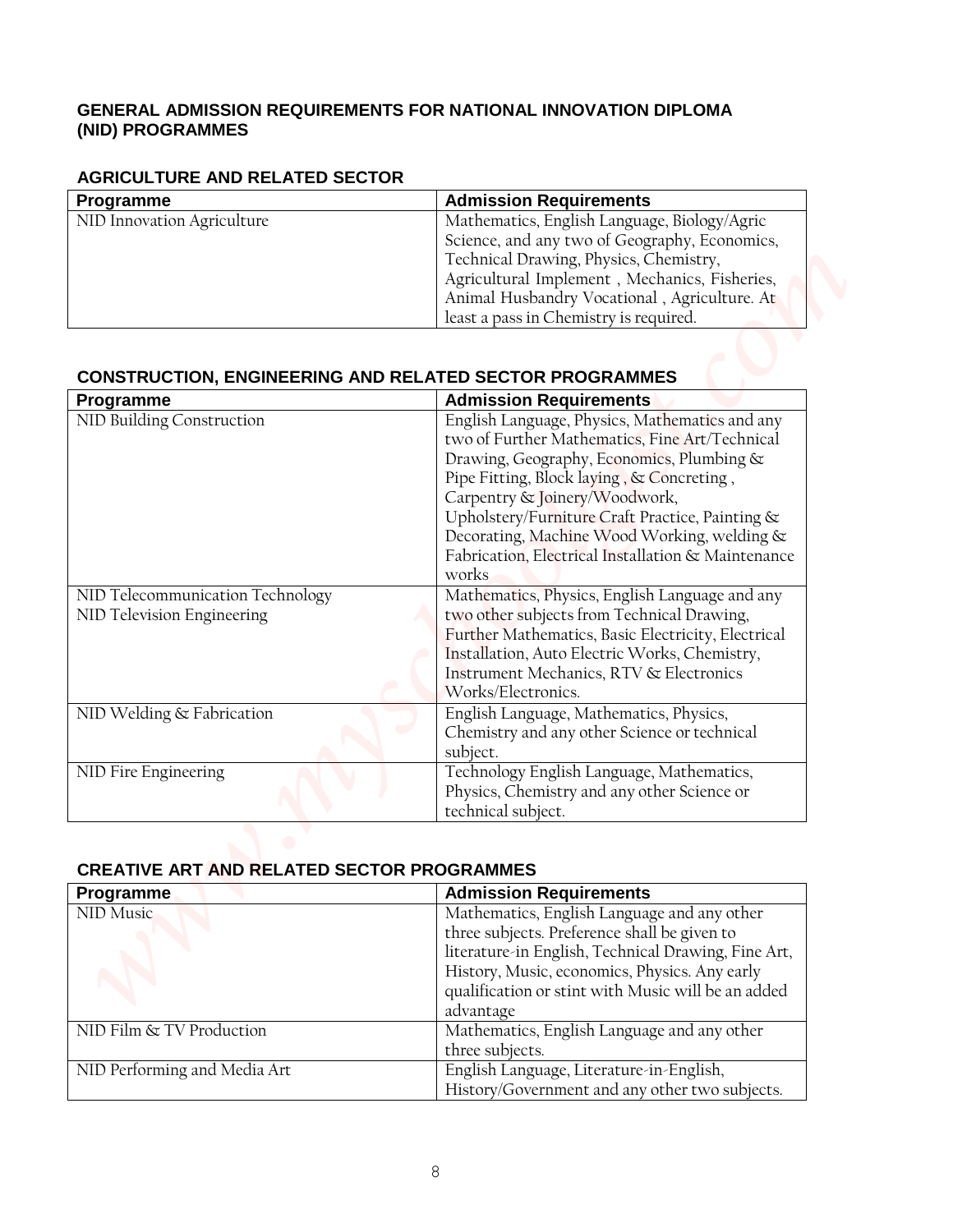|                                       | Any early qualification or stint with Music will be<br>an added advantage. |  |
|---------------------------------------|----------------------------------------------------------------------------|--|
| FINANCE AND RELATED SECTOR PROGRAMMES |                                                                            |  |
| Programme                             | <b>Admission Requirements</b>                                              |  |
| NID Banking Operations                | English Language, Mathematics and any three of                             |  |
|                                       | Economics, Commerce, Principles of Accounts,                               |  |
|                                       | Business, Methods, Government, Literature-in-                              |  |
|                                       | English, Geography, Statistics, Business Studies,                          |  |
|                                       | Computer Craft, Practice/Computer Studies/Data                             |  |
|                                       | Processing, Financial Accounting, Clerical Office                          |  |
|                                       | Practice, ICT                                                              |  |
| NID Shipping Management               | English Language, Mathematics and any other                                |  |
|                                       | three subjects. Economics is an advantage.                                 |  |

## **INFORMATION AND COMMUNICATION TECHNOLOGY (ICT) AND RELATED SECTOR PROGRAMMES**

| PARALEGAL, PROFESSIONAL DEVELOPMENT AND RELATED SECTOR<br><b>Programme</b> | <b>Admission Requirements</b>                                                                       |
|----------------------------------------------------------------------------|-----------------------------------------------------------------------------------------------------|
|                                                                            |                                                                                                     |
|                                                                            |                                                                                                     |
|                                                                            | other science or technical subject                                                                  |
| NID Marine Engineering                                                     | Mathematics, English Language, Physics and any                                                      |
|                                                                            | Practice, Ship Building Craft Practice.                                                             |
|                                                                            | Biology/Agric. Science, Geography, Chemistry,<br>Fabrication & Welding, Marine Engineering Craft    |
|                                                                            | other two subjects from the following:                                                              |
| NID Diving & Underwater Technology                                         | Mathematics, Physics, English language and any                                                      |
|                                                                            | Language and any other subject.                                                                     |
| Programme<br>NID Petroleum Geosciences                                     | <b>Admission Requirements</b><br>Mathematics, Physics, Chemistry, English                           |
| OIL AND GAS AND RELATED SECTOR PROGRAMMES                                  |                                                                                                     |
|                                                                            |                                                                                                     |
|                                                                            | Language and any other subject.                                                                     |
| NID Multimedia Technology                                                  | Mathematics, Physics, Chemistry, English                                                            |
|                                                                            | Language and any other subject.                                                                     |
| NID Computer Software Engineering                                          | Mathematics, Physics, Chemistry, English                                                            |
|                                                                            | Electronics Works, GSM Maintenance and<br>Repairs.                                                  |
|                                                                            | Appliance Maintenance & Repair, RTV &                                                               |
|                                                                            | Auto Electric Works, Instrument Mechanics,                                                          |
|                                                                            | ICT, Further Mathematics, Electrical Installations,                                                 |
|                                                                            | Craft Practice/Computer Studies/Data Processing,                                                    |
| NID Networking & System Security                                           | Drawing, Basic Electricity, Geography, Computer                                                     |
| NID Computer Hardware Engineering<br>Technology                            | Physics, Chemistry, Mathematics, English<br>Language and any one of Metalwork, Technical            |
| Programme                                                                  | <b>Admission Requirements</b>                                                                       |
|                                                                            | INFORMATION AND COMMUNICATION TECHNOLOGY (ICT) AND RELATED SECTOR PROGRAMMES                        |
|                                                                            | three subjects. Economics is an advantage.                                                          |
| NID Shipping Management                                                    | English Language, Mathematics and any other                                                         |
|                                                                            | Practice, ICT                                                                                       |
|                                                                            | Processing, Financial Accounting, Clerical Office                                                   |
|                                                                            | English, Geography, Statistics, Business Studies,<br>Computer Craft, Practice/Computer Studies/Data |
|                                                                            | Business, Methods, Government, Literature-in-                                                       |
|                                                                            | Economics, Commerce, Principles of Accounts,                                                        |
| NID Banking Operations                                                     | English Language, Mathematics and any three of                                                      |
| Programme                                                                  | <b>Admission Requirements</b>                                                                       |
| <b>FINANCE AND RELATED SECTOR PROGRAMMES</b>                               |                                                                                                     |
|                                                                            | an added advantage.                                                                                 |
|                                                                            | Any early qualification or stint with Music will be                                                 |

#### **OIL AND GAS AND RELATED SECTOR PROGRAMMES**

| Programme                          | <b>Admission Requirements</b>                   |
|------------------------------------|-------------------------------------------------|
| NID Petroleum Geosciences          | Mathematics, Physics, Chemistry, English        |
|                                    | Language and any other subject.                 |
| NID Diving & Underwater Technology | Mathematics, Physics, English language and any  |
|                                    | other two subjects from the following:          |
|                                    | Biology/Agric. Science, Geography, Chemistry,   |
|                                    | Fabrication & Welding, Marine Engineering Craft |
|                                    | Practice, Ship Building Craft Practice.         |
| NID Marine Engineering             | Mathematics, English Language, Physics and any  |
|                                    | other science or technical subject              |

## **PARALEGAL, PROFESSIONAL DEVELOPMENT AND RELATED SECTOR**

| <b>Programme</b>                  | <b>Admission Requirements</b>                 |
|-----------------------------------|-----------------------------------------------|
| NID Paralegal Studies             | Mathematics, English Language and any other 3 |
|                                   | from Arts and Social Science subjects         |
| NID Early Childcare Education and | Mathematics, English Language and any other 3 |
| Management (ECEM)                 | from Arts and Social Science subjects         |
|                                   |                                               |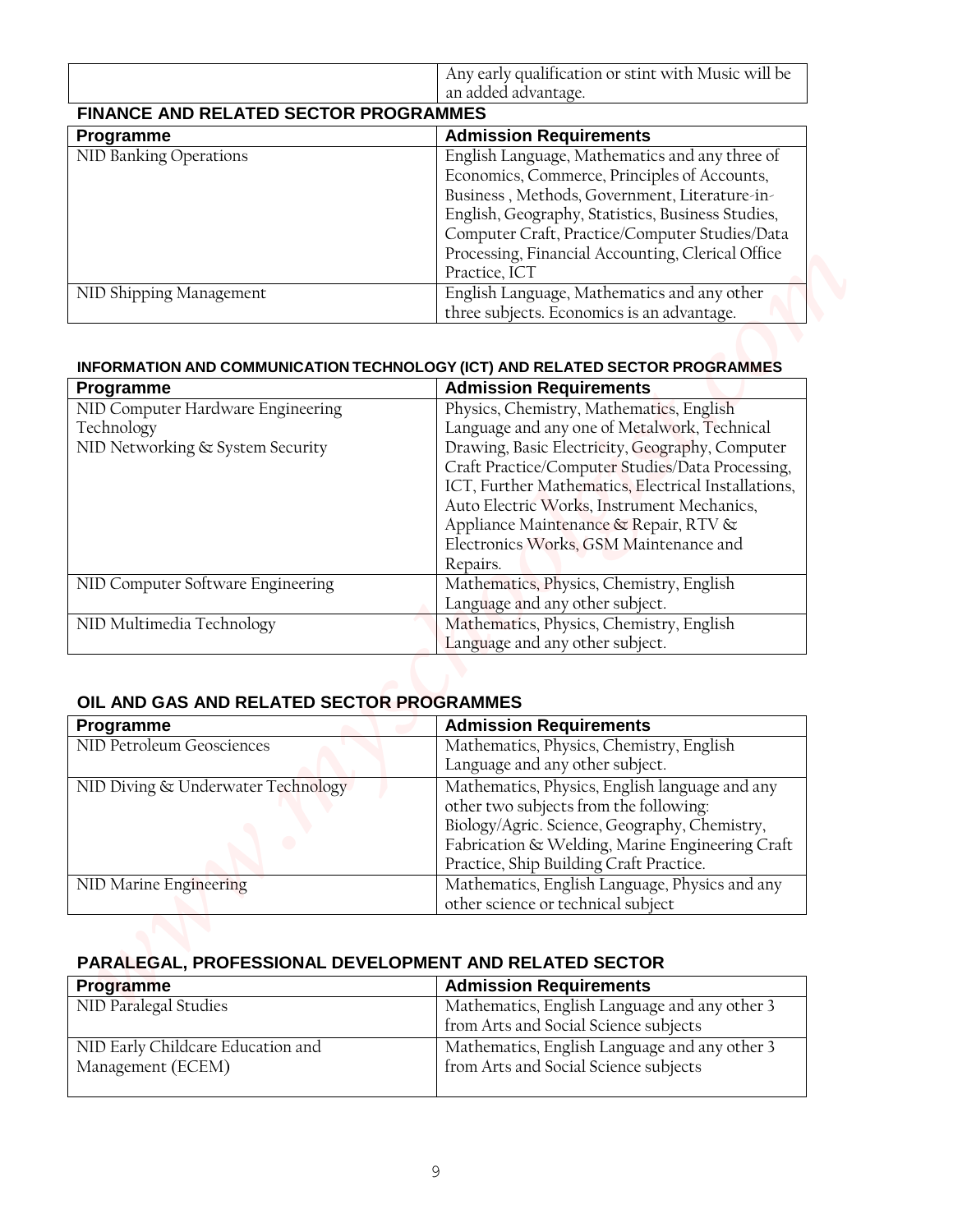#### **GENERAL ADMISSION REQUIREMENTS FOR HIGHER NATIONAL DIPLOMA (HND) PROGRAMMES**

- 1. The National Diploma with a minimum of lower credit pass in the discipline obtained from an NBTE accredited programme plus a minimum of one-year Post-ND cognate work experience in the field of specialization.
- 2. Candidates with ND at pass level and a minimum of two-year post-ND work experience may also be considered.
- 3. For the HND Bilingual Office Technology and Management Programme, a pass in the relevant language at the SSCE or equivalent qualifications will be an advantage. This is in addition to l or 2 above. All candidates will be expected to pass an intensive 16 weeks language course prior to the commencement of the programme.

| <b>PROGRAMMES</b>                                               | <b>GENERAL ADMISSION REQUIREMENTS FOR HIGHER NATIONAL DIPLOMA (HND)</b>                                                                                                                                                                                                                            |
|-----------------------------------------------------------------|----------------------------------------------------------------------------------------------------------------------------------------------------------------------------------------------------------------------------------------------------------------------------------------------------|
| Higher National Diploma Programmes:                             | Applicants who possess the following qualifications may be considered for direct admission into                                                                                                                                                                                                    |
| 1.<br>the field of specialization.<br>2.                        | The National Diploma with a minimum of lower credit pass in the discipline obtained from an<br>NBTE accredited programme plus a minimum of one-year Post-ND cognate work experience in<br>Candidates with ND at pass level and a minimum of two-year post-ND work experience may                   |
| also be considered.<br>3.<br>the commencement of the programme. | For the HND Bilingual Office Technology and Management Programme, a pass in the relevant<br>language at the SSCE or equivalent qualifications will be an advantage. This is in addition to 1 or<br>2 above. All candidates will be expected to pass an intensive 16 weeks language course prior to |
| HND AGRICULTURE AND RELATED PROGRAMMES<br>Programme             | <b>Admission Requirements</b>                                                                                                                                                                                                                                                                      |
| HND Animal Health Technology                                    | ND Animal Health & Production Technology                                                                                                                                                                                                                                                           |
| HND Animal Production Technology                                | ND Agricultural Technology;                                                                                                                                                                                                                                                                        |
|                                                                 | ND Animal Health & Production Technology;<br>ND Wildlife and Eco-Tourism Management<br>NID Innovation Agriculture                                                                                                                                                                                  |
| HND Agricultural Extension &<br>Management                      | ND in any Agricultural programme                                                                                                                                                                                                                                                                   |
| <b>HND Crop Production</b>                                      | ND Agricultural Technology<br>NID Innovation Agriculture                                                                                                                                                                                                                                           |
| HND Fisheries Technology                                        | ND Fisheries Technology                                                                                                                                                                                                                                                                            |
| <b>HND Forestry Technology</b>                                  | ND Agricultural Technology;<br>ND Forestry Technology<br>NID Innovation Agriculture                                                                                                                                                                                                                |
| HND Horticulture & Landscape<br>Technology                      | ND Horticulture<br>ND Agricultural Technology;<br>ND Forestry Technology<br>NID Innovation Agriculture                                                                                                                                                                                             |
| HND Pasture & Range Management                                  | ND Agricultural Technology;<br>ND Animal Health & Production Technology;<br>NID Innovation Agriculture                                                                                                                                                                                             |
| HND Pest Management Technology                                  | ND Agricultural Technology;<br>ND Science Laboratory Techno                                                                                                                                                                                                                                        |
| <b>HND Soil Science</b>                                         | ND Agricultural Technology<br>NID Innovation Agriculture                                                                                                                                                                                                                                           |
| HND Wildlife and Eco-Tourism<br>Management                      | ND Wildlife and Eco-Tourism Management<br>ND Agricultural Technology<br>ND Animal Health & Production Technology<br>ND Forestry Technology                                                                                                                                                         |

### **HND AGRICULTURE AND RELATED PROGRAMMES**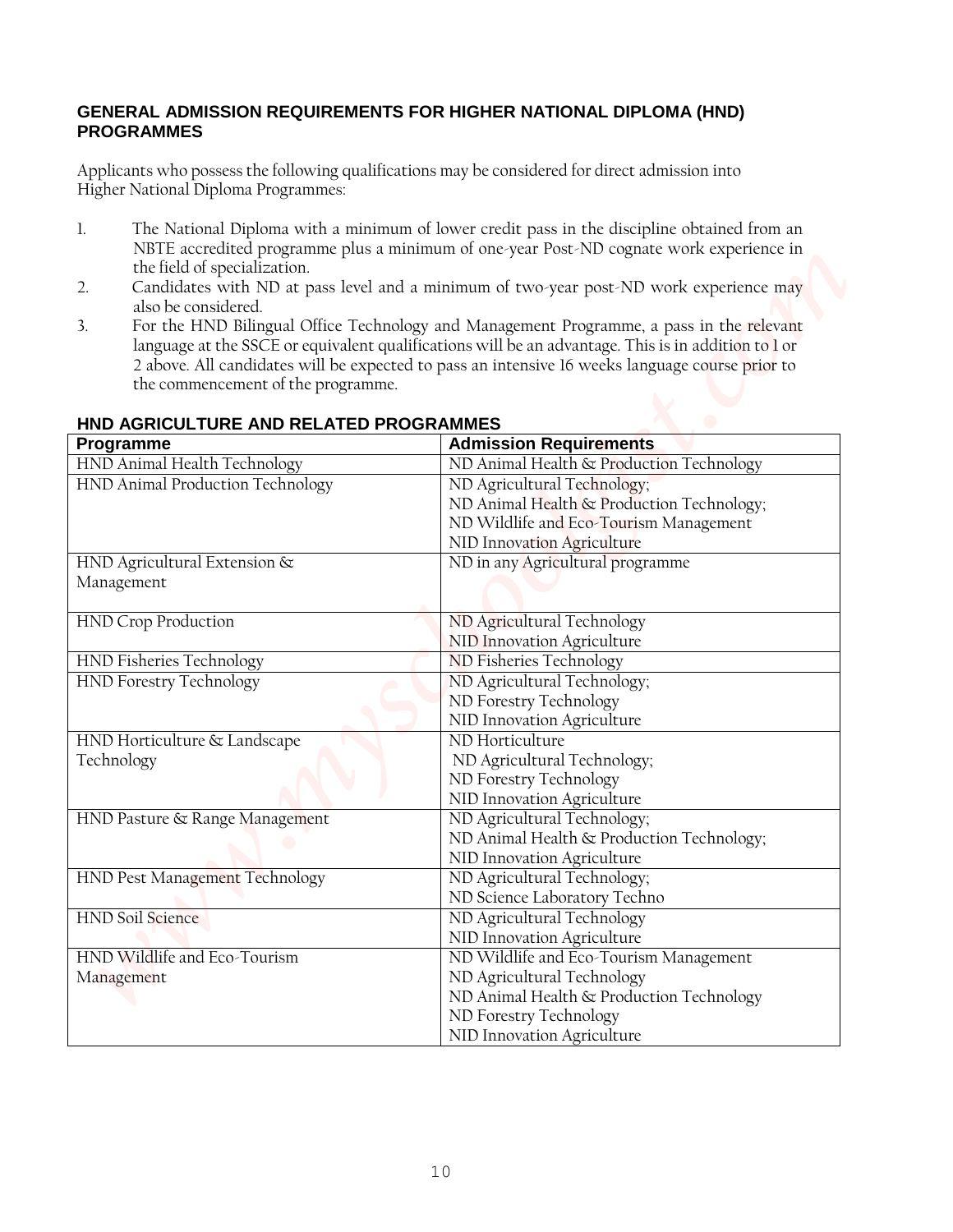# **HND ART, PRINTING AND RELATED PROGRAMMES**

| Programme                              | <b>Admission Requirements</b> |
|----------------------------------------|-------------------------------|
| Art and Industrial Design              | ND Art and Industrial Design. |
| Fashion Design and Clothing Technology | ND Fashion Design & Clothing. |
| Music Technology                       | ND Music Technology,          |
|                                        | NID Music.                    |
| Printing Technology                    | ND Printing Technology.       |

#### **HND BUSINESS AND RELATED PROGRAMMES**

| HND ART, PRINTING AND RELATED PROGRAMMES                  |                                                  |
|-----------------------------------------------------------|--------------------------------------------------|
|                                                           |                                                  |
| Programme                                                 | <b>Admission Requirements</b>                    |
| Art and Industrial Design                                 | ND Art and Industrial Design.                    |
| Fashion Design and Clothing Technology                    | ND Fashion Design & Clothing.                    |
| Music Technology                                          | ND Music Technology,                             |
|                                                           | NID Music.                                       |
| <b>Printing Technology</b>                                | ND Printing Technology.                          |
| HND BUSINESS AND RELATED PROGRAMMES                       |                                                  |
| Programme                                                 | <b>Admission Requirements</b>                    |
| HND Book Publishing                                       | ND or HND/Bachelors degree in any programme with |
|                                                           | Years of experiences.                            |
| HND Business Administration & Management                  | ND Business Administration & Management.         |
| HND Marketing                                             | ND Marketing                                     |
|                                                           | ND Business Administration & Management.         |
| HND Purchasing and Supply                                 | ND Purchasing and Supply                         |
|                                                           | ND Business Administration & Management.         |
| HND Cooperatives Economics & Management                   | ND Cooperative Economics and Management.         |
| HND Human Resources Management                            | ND Business Administration & Management.         |
| <b>HND Local Government Studies</b>                       | ND Local Government Studies.                     |
| HND Maritime Transport & Business Studies                 | ND Maritime Transport & Business Studies         |
|                                                           | NID Shipping Management                          |
| HND Petroleum Marketing & Business Studies                | ND Petroleum Marketing & Business Studies        |
| HND Production & Operations Management                    | Any ND Programme                                 |
| HND Public Administration                                 | ND Public Administration;                        |
|                                                           | ND Local Government Studies.                     |
| HND Office Technology & Management                        | ND Office Technology & Management.               |
| HND in Social Development with options in:                | ND Social Development                            |
| Community Development & Adult Education<br>$\blacksquare$ |                                                  |
| Home Economics                                            |                                                  |
| Social Welfare<br>п                                       |                                                  |
| Youth and Sports                                          |                                                  |
| HND ENGINEERING TECHNOLOGY PROGRAMMES                     |                                                  |
|                                                           |                                                  |
| Programme                                                 | <b>Admission Requirements</b>                    |
| HND Boat & Ship Building                                  | ND Boat & Ship Building Engineering Technology   |
| HND Chemical Engineering Technology                       | ND Chemical Engineering Technology               |
| HND Civil Engineering Technology                          | ND Civil Engineering Technology                  |
| <b>HND Computer Engineering</b>                           | ND Computer Engineering                          |
|                                                           | NID Computer Hardware Engineering                |
| HND Electrical Engineering Technology with                | ND Electrical/Electronic Engineering Technology  |

## **HND ENGINEERING TECHNOLOGY PROGRAMMES**

| Programme                                  | <b>Admission Requirements</b>                   |
|--------------------------------------------|-------------------------------------------------|
| HND Boat & Ship Building                   | ND Boat & Ship Building Engineering Technology  |
| HND Chemical Engineering Technology        | ND Chemical Engineering Technology              |
| HND Civil Engineering Technology           | ND Civil Engineering Technology                 |
|                                            |                                                 |
| <b>HND Computer Engineering</b>            | ND Computer Engineering                         |
|                                            | NID Computer Hardware Engineering               |
| HND Electrical Engineering Technology with | ND Electrical/Electronic Engineering Technology |
| options in:                                | NID Telecommunication Technology                |
| o Electronics and Telecom;                 | NID Television Engineering                      |
| Instrumentation and Control &              |                                                 |
| o Power & Machines.                        |                                                 |
| HND Foundry Engineering Technology.        | ND Foundry Engineering Technology               |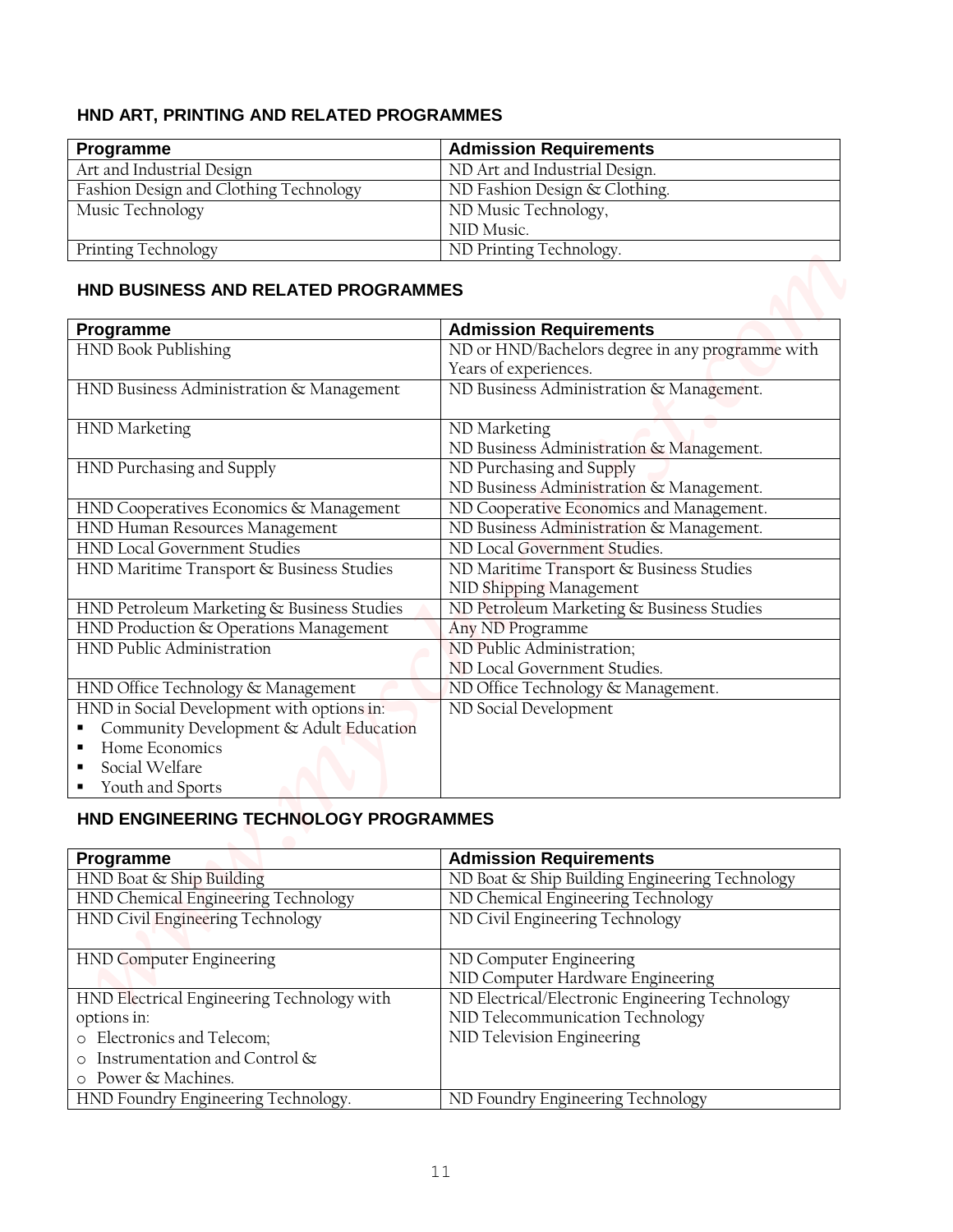|                                                                                                                                                                                                                                                                                                                                                                                                                                                             | ND Metallurgy                                                                   |
|-------------------------------------------------------------------------------------------------------------------------------------------------------------------------------------------------------------------------------------------------------------------------------------------------------------------------------------------------------------------------------------------------------------------------------------------------------------|---------------------------------------------------------------------------------|
| HND Industrial Maintenance Engineering                                                                                                                                                                                                                                                                                                                                                                                                                      | ND Industrial Maintenance Engineering Technology                                |
| HND Industrial Safety & Environmental                                                                                                                                                                                                                                                                                                                                                                                                                       | ND Industrial Safety & Environmental Engineering                                |
| Engineering Technology with options in:                                                                                                                                                                                                                                                                                                                                                                                                                     | Technology                                                                      |
| o Industrial Safety                                                                                                                                                                                                                                                                                                                                                                                                                                         | ND Civil Engineering Technology                                                 |
| Environmental Engineering<br>$\circ$                                                                                                                                                                                                                                                                                                                                                                                                                        |                                                                                 |
| HND Marine Engineering Technology                                                                                                                                                                                                                                                                                                                                                                                                                           | ND Marine Engineering Technology<br>NID Marine Engineering                      |
| HND Mechanical Engineering Technology with                                                                                                                                                                                                                                                                                                                                                                                                                  | ND Mechanical Engineering Technology                                            |
| options in:                                                                                                                                                                                                                                                                                                                                                                                                                                                 |                                                                                 |
| o Manufacturing;                                                                                                                                                                                                                                                                                                                                                                                                                                            |                                                                                 |
| o Plant Engineering.                                                                                                                                                                                                                                                                                                                                                                                                                                        |                                                                                 |
| <b>HND</b> Metallurgy                                                                                                                                                                                                                                                                                                                                                                                                                                       | ND Metallurgy.                                                                  |
| HND Geological Engineering;                                                                                                                                                                                                                                                                                                                                                                                                                                 | ND Minerals & Petroleum Resources Engineering Technology                        |
| HND Minerals Engineering;                                                                                                                                                                                                                                                                                                                                                                                                                                   | NID Petroleum Geosciences                                                       |
| HND Mining Engineering;                                                                                                                                                                                                                                                                                                                                                                                                                                     |                                                                                 |
| HND Petroleum Engineering.                                                                                                                                                                                                                                                                                                                                                                                                                                  |                                                                                 |
| HND Petroleum & Gas Processing                                                                                                                                                                                                                                                                                                                                                                                                                              | ND Petroleum & Gas Processing Engineering Technology<br>ND Chemical Engineering |
| HND Water Resources Engineering Technology                                                                                                                                                                                                                                                                                                                                                                                                                  | ND Water Resources Engineering Technology                                       |
|                                                                                                                                                                                                                                                                                                                                                                                                                                                             | ND Civil Engineering Technology                                                 |
| HND Welding & Fabrication Engineering                                                                                                                                                                                                                                                                                                                                                                                                                       | ND Welding & Fabrication Engineering Technology                                 |
|                                                                                                                                                                                                                                                                                                                                                                                                                                                             |                                                                                 |
|                                                                                                                                                                                                                                                                                                                                                                                                                                                             | NID Welding & Fabrication                                                       |
| HND ENVIRONMENTAL DESIGN PROGRAMMES (SES)                                                                                                                                                                                                                                                                                                                                                                                                                   | <b>Admission Requirements</b>                                                   |
|                                                                                                                                                                                                                                                                                                                                                                                                                                                             | ND Architectural Technology                                                     |
|                                                                                                                                                                                                                                                                                                                                                                                                                                                             | ND Building Technology                                                          |
|                                                                                                                                                                                                                                                                                                                                                                                                                                                             | NID Building Construction                                                       |
|                                                                                                                                                                                                                                                                                                                                                                                                                                                             | ND Cartography & Geographic Information Science                                 |
|                                                                                                                                                                                                                                                                                                                                                                                                                                                             | ND Estate Management & Valuation                                                |
|                                                                                                                                                                                                                                                                                                                                                                                                                                                             | ND Photogrammetry & Remote Sensing                                              |
|                                                                                                                                                                                                                                                                                                                                                                                                                                                             | ND Quantity Surveying                                                           |
|                                                                                                                                                                                                                                                                                                                                                                                                                                                             | ND Surveying & Geo-informatics                                                  |
|                                                                                                                                                                                                                                                                                                                                                                                                                                                             | ND Urban and Regional Planning                                                  |
| HND FINANCE AND RELATED PROGRAMMES                                                                                                                                                                                                                                                                                                                                                                                                                          |                                                                                 |
|                                                                                                                                                                                                                                                                                                                                                                                                                                                             |                                                                                 |
|                                                                                                                                                                                                                                                                                                                                                                                                                                                             | <b>Admission Requirements</b>                                                   |
|                                                                                                                                                                                                                                                                                                                                                                                                                                                             | ND Accountancy                                                                  |
|                                                                                                                                                                                                                                                                                                                                                                                                                                                             | ND Banking and Finance.                                                         |
|                                                                                                                                                                                                                                                                                                                                                                                                                                                             | NID Banking Operations                                                          |
| HND HEALTH AND RELATED TECHNOLOGY                                                                                                                                                                                                                                                                                                                                                                                                                           | ND Insurance                                                                    |
|                                                                                                                                                                                                                                                                                                                                                                                                                                                             |                                                                                 |
|                                                                                                                                                                                                                                                                                                                                                                                                                                                             | <b>Admission Requirements</b>                                                   |
| Technology<br>Programme<br>HND Architectural Technology<br>HND Building Technology<br>HND Cartography & Geographic Information<br>Science<br>HND Estate Management & Valuation<br>HND Photogrammetry & Remote Sensing<br><b>HND Quantity Surveying</b><br>HND Surveying & Geo-informatics<br>HND Urban and Regional Planning<br>Programme<br><b>HND</b> Accountancy<br>HND Banking and Finance<br><b>HND</b> Insurance<br>Programme<br>HND Community Health | ND Community Health;                                                            |
|                                                                                                                                                                                                                                                                                                                                                                                                                                                             | ND Environmental Health Technology;                                             |
| HND Dental Technology                                                                                                                                                                                                                                                                                                                                                                                                                                       | ND General Nursing.<br>ND Dental Technology.                                    |
| HND Dental Therapy                                                                                                                                                                                                                                                                                                                                                                                                                                          | ND Dental Therapy.                                                              |

### **HND ENVIRONMENTAL DESIGN PROGRAMMES (SES)**

| Programme                                | <b>Admission Requirements</b>                   |
|------------------------------------------|-------------------------------------------------|
| HND Architectural Technology             | ND Architectural Technology                     |
| HND Building Technology                  | ND Building Technology                          |
|                                          | NID Building Construction                       |
| HND Cartography & Geographic Information | ND Cartography & Geographic Information Science |
| Science                                  |                                                 |
| HND Estate Management & Valuation        | ND Estate Management & Valuation                |
| HND Photogrammetry & Remote Sensing      | ND Photogrammetry & Remote Sensing              |
| HND Quantity Surveying                   | ND Quantity Surveying                           |
| HND Surveying & Geo-informatics          | ND Surveying & Geo-informatics                  |
| HND Urban and Regional Planning          | ND Urban and Regional Planning                  |

## **HND FINANCE AND RELATED PROGRAMMES**

| <b>Programme</b>        | <b>Admission Requirements</b> |
|-------------------------|-------------------------------|
| <b>HND</b> Accountancy  | ND Accountancy                |
| HND Banking and Finance | ND Banking and Finance.       |
|                         | NID Banking Operations        |
| HND Insurance           | ND Insurance                  |

## **HND HEALTH AND RELATED TECHNOLOGY**

| Programme             | <b>Admission Requirements</b>       |
|-----------------------|-------------------------------------|
| HND Community Health  | ND Community Health;                |
|                       | ND Environmental Health Technology; |
|                       | ND General Nursing.                 |
| HND Dental Technology | ND Dental Technology.               |
| HND Dental Therapy    | ND Dental Therapy.                  |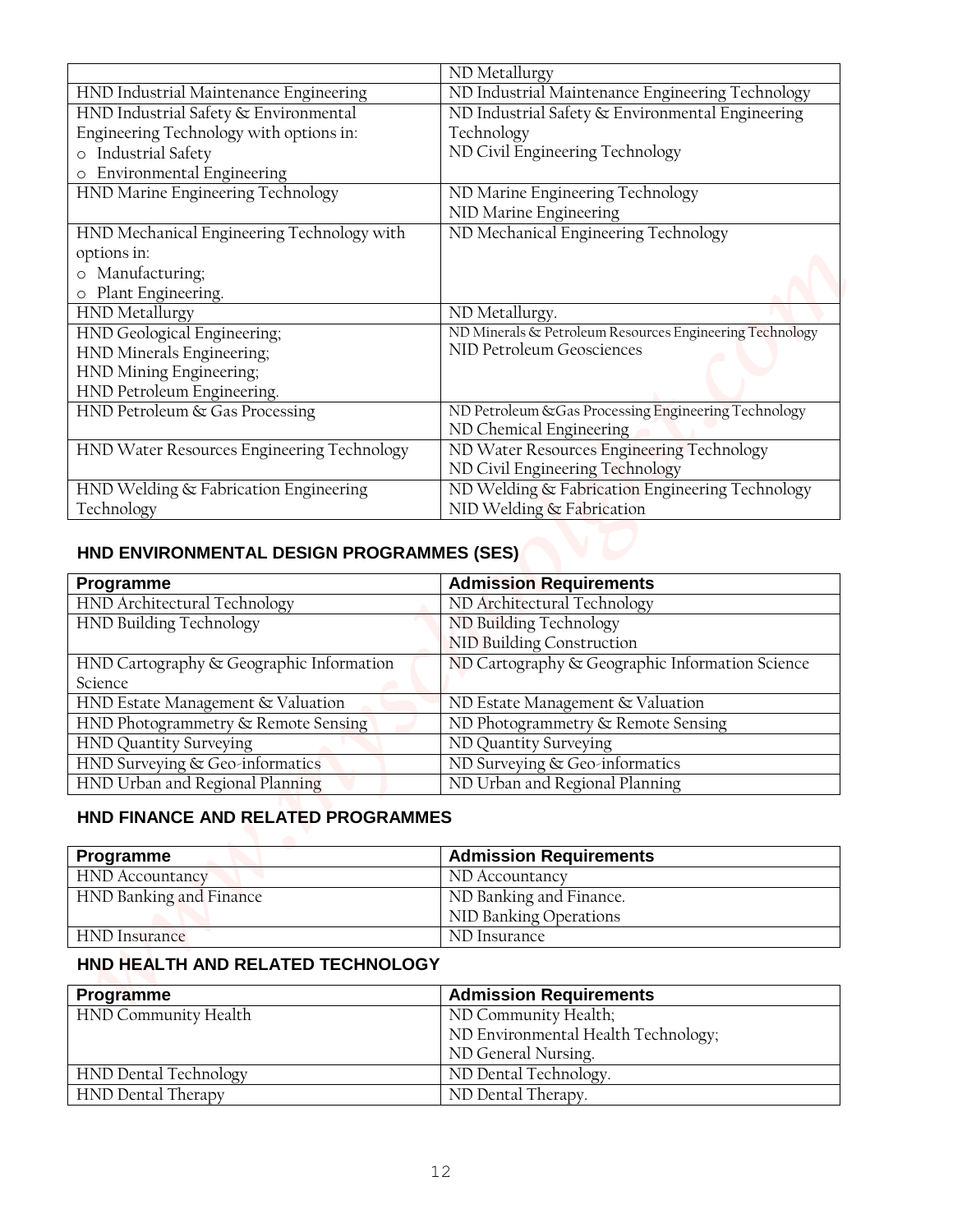| HND Environmental Health Technology    | ND Environmental Health Technology.                    |
|----------------------------------------|--------------------------------------------------------|
| HND Health Information Management      | ND Health Information Management.                      |
| HND Public Health Nursing              | ND General Nursing or the following equivalents:       |
|                                        | Nigerian Registered Nurse Certificate;                 |
|                                        | Nigerian Registered Midwife Certificate or Psychiatric |
|                                        | Nurse Certificate.                                     |
| HND Prosthetics & Orthotics Technology | ND Prosthetics & Orthotics Technology.                 |

## **HND HOSPITALITY AND RELATED PROGRAMMES**

| Programme                        | <b>Admission Requirements</b>    |
|----------------------------------|----------------------------------|
| HND Hospitality Management       | ND Hospitality Management.       |
|                                  | ND Leisure & Tourism Management. |
| HND Nutrition and Dietetics      | ND Nutrition & Dietetics.        |
| HND Leisure & Tourism Management | ND Leisure & Tourism Management. |
|                                  | ND Hospitality Management.       |

## **HND INFORMATION AND RELATED PROGRAMMES**

| Programme                               | <b>Admission Requirements</b>     |
|-----------------------------------------|-----------------------------------|
| HND Library & Information Science       | ND Library & Information Science. |
| HND Mass Communication with options in: | ND Mass Communication.            |
| o Broadcasting;                         |                                   |
| o Print Media.                          |                                   |

# **HND SCIENCE, COMPUTING AND RELATED PROGRAMMES**

| HND Environmental Health Technology                                                                                                                                                                                                                                                                                                                     | ND Environmental Health Technology.                                                              |
|---------------------------------------------------------------------------------------------------------------------------------------------------------------------------------------------------------------------------------------------------------------------------------------------------------------------------------------------------------|--------------------------------------------------------------------------------------------------|
| HND Health Information Management                                                                                                                                                                                                                                                                                                                       | ND Health Information Management.                                                                |
| HND Public Health Nursing                                                                                                                                                                                                                                                                                                                               | ND General Nursing or the following equivalents:                                                 |
|                                                                                                                                                                                                                                                                                                                                                         | Nigerian Registered Nurse Certificate;<br>Nigerian Registered Midwife Certificate or Psychiatric |
|                                                                                                                                                                                                                                                                                                                                                         | Nurse Certificate.                                                                               |
| HND Prosthetics & Orthotics Technology                                                                                                                                                                                                                                                                                                                  | ND Prosthetics & Orthotics Technology.                                                           |
| HND HOSPITALITY AND RELATED PROGRAMMES                                                                                                                                                                                                                                                                                                                  |                                                                                                  |
| Programme                                                                                                                                                                                                                                                                                                                                               | <b>Admission Requirements</b>                                                                    |
| HND Hospitality Management                                                                                                                                                                                                                                                                                                                              | ND Hospitality Management.                                                                       |
|                                                                                                                                                                                                                                                                                                                                                         | ND Leisure & Tourism Management.                                                                 |
| HND Nutrition and Dietetics                                                                                                                                                                                                                                                                                                                             | ND Nutrition & Dietetics.                                                                        |
| HND Leisure & Tourism Management                                                                                                                                                                                                                                                                                                                        | ND Leisure & Tourism Management.                                                                 |
|                                                                                                                                                                                                                                                                                                                                                         | ND Hospitality Management.                                                                       |
| HND INFORMATION AND RELATED PROGRAMMES                                                                                                                                                                                                                                                                                                                  |                                                                                                  |
| Programme                                                                                                                                                                                                                                                                                                                                               | <b>Admission Requirements</b>                                                                    |
| HND Library & Information Science                                                                                                                                                                                                                                                                                                                       | ND Library & Information Science.                                                                |
| HND Mass Communication with options in:                                                                                                                                                                                                                                                                                                                 | ND Mass Communication.                                                                           |
| o Broadcasting;                                                                                                                                                                                                                                                                                                                                         |                                                                                                  |
| Print Media.<br>$\circ$                                                                                                                                                                                                                                                                                                                                 |                                                                                                  |
| HND SCIENCE, COMPUTING AND RELATED PROGRAMMES                                                                                                                                                                                                                                                                                                           |                                                                                                  |
| Programme                                                                                                                                                                                                                                                                                                                                               | <b>Admission Requirements</b>                                                                    |
| HND Ceramic Technology                                                                                                                                                                                                                                                                                                                                  | ND Ceramic Technology;                                                                           |
|                                                                                                                                                                                                                                                                                                                                                         | ND Glass Technology.                                                                             |
| <b>HND Computer Science</b>                                                                                                                                                                                                                                                                                                                             | ND Computer Science,                                                                             |
|                                                                                                                                                                                                                                                                                                                                                         | NID Computer Software Engineering                                                                |
|                                                                                                                                                                                                                                                                                                                                                         | NID Networking & System Security                                                                 |
|                                                                                                                                                                                                                                                                                                                                                         |                                                                                                  |
|                                                                                                                                                                                                                                                                                                                                                         | ND Food Technology                                                                               |
|                                                                                                                                                                                                                                                                                                                                                         | ND Geological Technology                                                                         |
|                                                                                                                                                                                                                                                                                                                                                         | ND Glass Technology;                                                                             |
|                                                                                                                                                                                                                                                                                                                                                         | ND Ceramic Technology                                                                            |
|                                                                                                                                                                                                                                                                                                                                                         | ND Leather Technology                                                                            |
|                                                                                                                                                                                                                                                                                                                                                         | ND Nautical Science                                                                              |
|                                                                                                                                                                                                                                                                                                                                                         | ND Wood & Paper Technology                                                                       |
|                                                                                                                                                                                                                                                                                                                                                         | ND Forestry Technology                                                                           |
|                                                                                                                                                                                                                                                                                                                                                         | ND Pharmaceutical Technology                                                                     |
|                                                                                                                                                                                                                                                                                                                                                         | ND Polymer Technology;                                                                           |
|                                                                                                                                                                                                                                                                                                                                                         | ND Chemical Engineering                                                                          |
|                                                                                                                                                                                                                                                                                                                                                         | ND Science Laboratory Technology                                                                 |
|                                                                                                                                                                                                                                                                                                                                                         |                                                                                                  |
|                                                                                                                                                                                                                                                                                                                                                         |                                                                                                  |
| Biochemistry;<br>$\circ$                                                                                                                                                                                                                                                                                                                                |                                                                                                  |
| o Biology;<br>Chemistry;<br>O                                                                                                                                                                                                                                                                                                                           |                                                                                                  |
| HND Food Technology<br>HND Geological Technology<br><b>HND Glass Technology</b><br>HND Leather Technology<br><b>HND Nautical Science</b><br><b>HND Paper Technology</b><br>HND Wood Technology<br>HND Pharmaceutical Technology<br>HND Polymer Technology<br>HND Science Laboratory Technology with<br>options in:<br>Environmental Biology;<br>$\circ$ |                                                                                                  |
| Microbiology;<br>$\circ$                                                                                                                                                                                                                                                                                                                                |                                                                                                  |
| Biology/Microbiology;<br>$\circ$                                                                                                                                                                                                                                                                                                                        |                                                                                                  |
| Biochemistry/Microbiology;<br>$\circ$<br>$\circ$                                                                                                                                                                                                                                                                                                        |                                                                                                  |
| Chemistry/Biochemistry<br>o Physics with Electronics                                                                                                                                                                                                                                                                                                    |                                                                                                  |